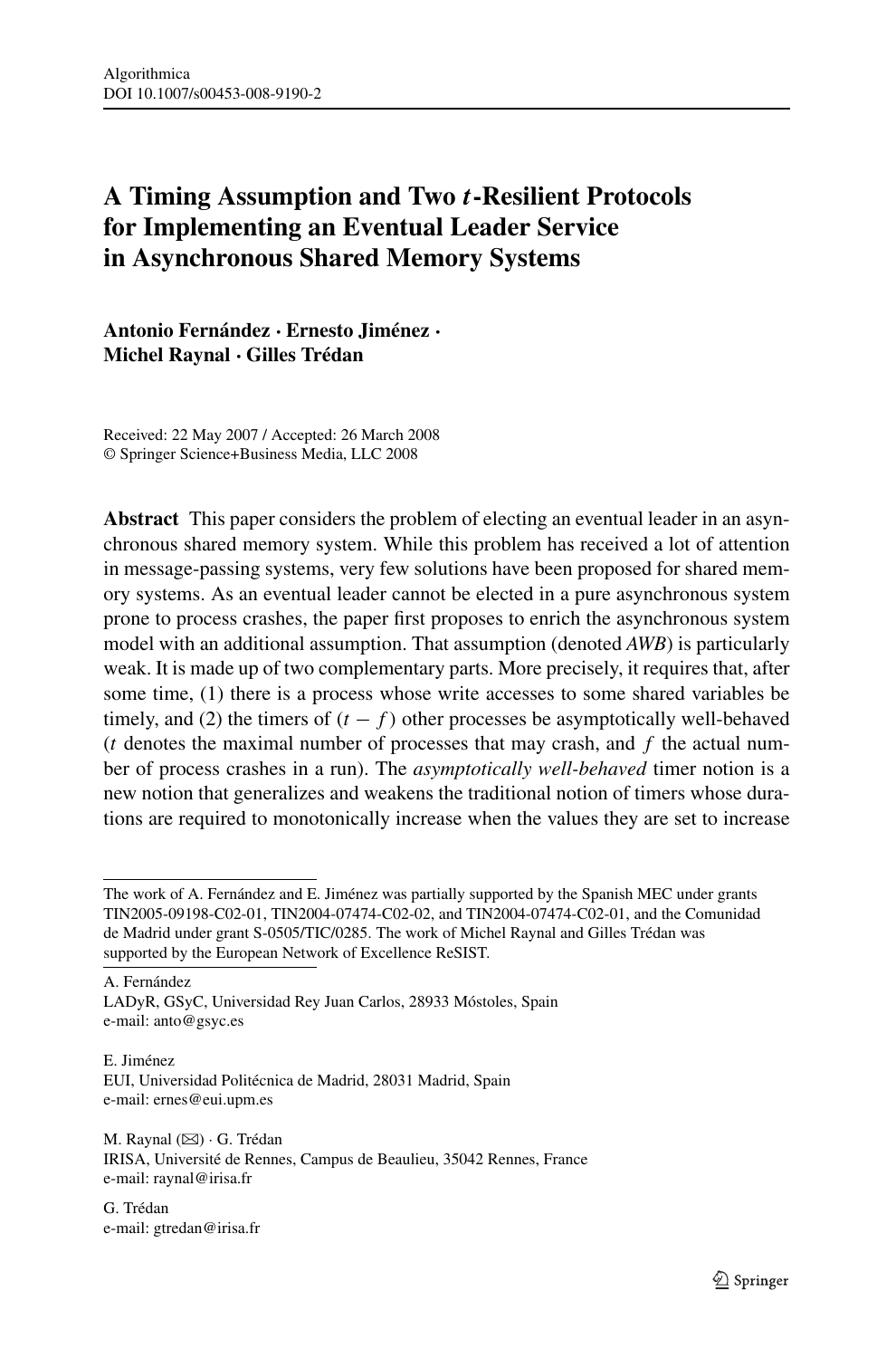(a timer works incorrectly when it expires at arbitrary times, i.e., independently of the value it has been set to).

The paper then focuses on the design of *t*-resilient *AWB*-based eventual leader protocols. "*t*-resilient" means that each protocol can cope with up to *t* process crashes (taking  $t = n - 1$  provides wait-free protocols, i.e., protocols that can cope with any number of process failures). Two protocols are presented. The first enjoys the following noteworthy properties: after some time only the elected leader has to write the shared memory, and all but one shared variables have a bounded domain, be the execution finite or infinite. This protocol is consequently optimal with respect to the number of processes that have to write the shared memory. The second protocol guarantees that all the shared variables have a bounded domain. This is obtained at the following additional price:  $t + 1$  processes are required to forever write the shared memory. A theorem is proved which states that this price has to be paid by any protocol that elects an eventual leader in a bounded shared memory model. This second protocol is consequently optimal with respect to the number of processes that have to write in such a constrained memory model. In a very interesting way, these protocols show an inherent tradeoff relating the number of processes that have to write the shared memory and the bounded/unbounded attribute of that memory.

**Keywords** Asynchronous system · Atomic register · Eventual leader · Fault-tolerance · Omega · Process crash · Shared memory · System model · Timer property · Timing assumptions · *t*-resilient protocol

## **1 Introduction**

*Context and Motivation* In order to be able to cope with process failures, many upper layer services (such as atomic broadcast, atomic commitment, group membership, etc.) rely in one form or another on an underlying basic service called *eventual leader* facility. Such a service provides the processes with a single operation, denoted leader*()*, such that each invocation of that operation returns a process name, and, after some unknown but finite time, all the invocations returns the same name, and this is the name of an alive process. One of the most famous protocol based on such an eventual leader service is the well-known state machine replication protocol called Paxos [\[19](#page-26-0)]. An eventual leader service (also called *unreliable failure detector* or *distributed oracle* [[5,](#page-25-0) [30\]](#page-26-0)) is usually denoted  $\Omega$  in the literature [[6\]](#page-25-0).

Building an eventual leader service requires the processes to cooperate in order to elect one of them. It has been shown that such an election is impossible when the progress of each process is totally independent of the progress of the other processes, namely when the processes are fully asynchronous (direct proofs of this impossibility can be found in [\[3](#page-25-0), [27](#page-26-0)]). Of course, considering a synchronous system would allow designing an eventual leader service, but this is not sensible as this is a very strong assumption on the system behavior. So, a central issue consists in finding timing assumptions that are, at the same time, "strong enough" in order a leader service can be built, and "weak enough" in order that they are "practically" meaningful (i.e., they are satisfied nearly always [[29\]](#page-26-0)). Finding such necessary and sufficient assumptions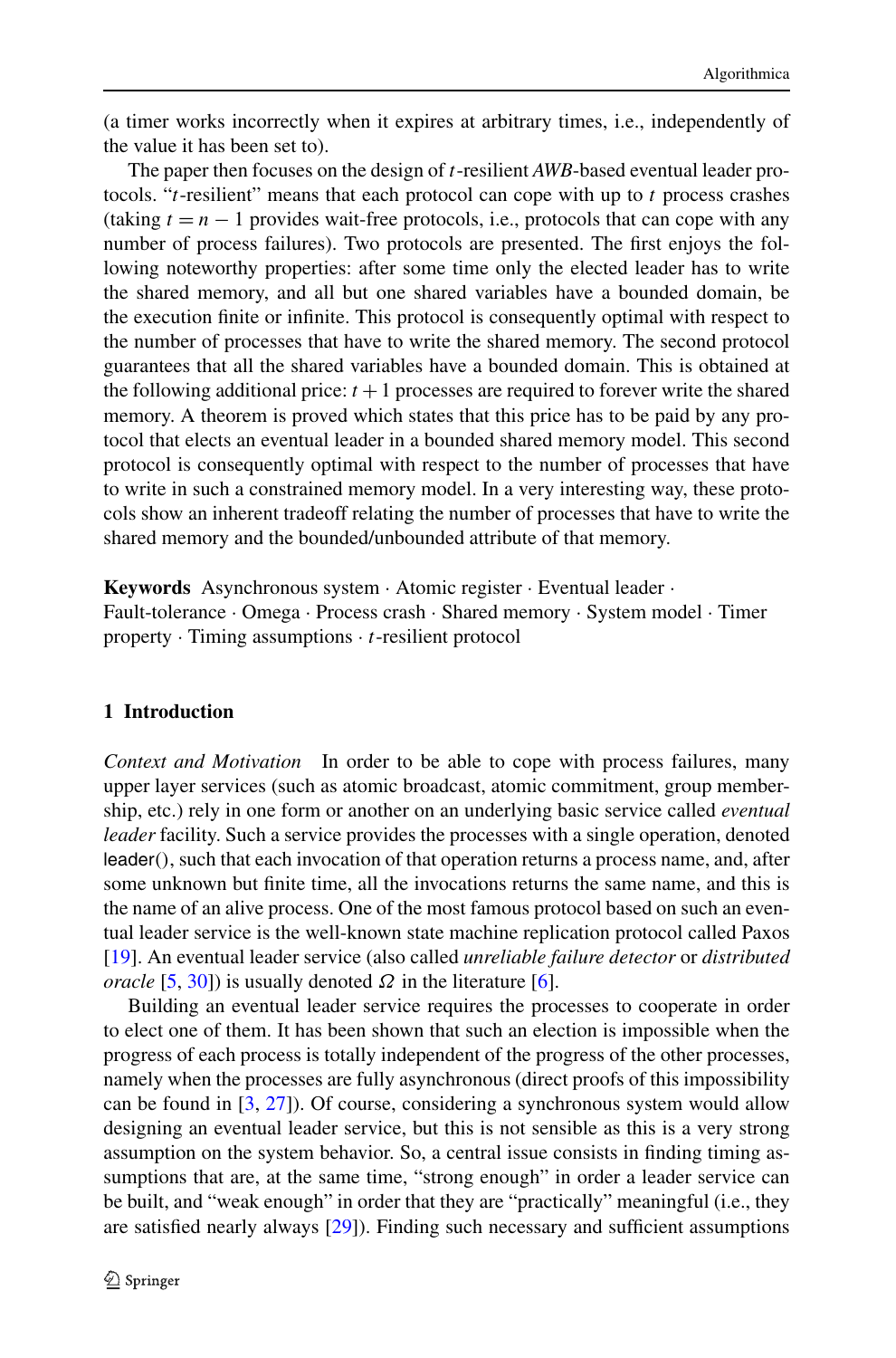remains a fundamental issue from both a practical and theoretical points of view. Seen from a theory point of view, the answer would establish the asynchrony boundary beyond which the problem cannot be solved. Seen from a practical point of view, the answer would define the requirements a system has to satisfy in order to solve the problem, and would consequently provide the engineers with the minimal requirements their underlying systems have to meet.

Some distributed systems are made up of computers that communicate through a network of attached disks. These disks constitute a storage area network (SAN) that implements a shared memory abstraction. As commodity disks are cheaper than computers, such architectures are becoming more and more attractive for achieving fault-tolerance  $[1, 4, 10, 21]$  $[1, 4, 10, 21]$  $[1, 4, 10, 21]$  $[1, 4, 10, 21]$  $[1, 4, 10, 21]$  $[1, 4, 10, 21]$  $[1, 4, 10, 21]$  $[1, 4, 10, 21]$ . The  $\Omega$  protocols presented in this paper are suited to such systems. Examples of shared memory *Ω*-based protocols can be found in [\[9](#page-25-0), [14\]](#page-26-0).

On another side, multi-core architectures are becoming more and more deployed and create a renewed interest for asynchronous shared memory systems. In such a context, it has been shown [[11\]](#page-26-0) that *Ω* constitutes the weakest *contention manager* that allows transforming any obstruction-free [\[16\]](#page-26-0) software transactional memory into a non-blocking transactional memory [[17\]](#page-26-0). This constitutes a very strong motivation to look for requirements that, while being "as weak as possible", are strong enough to allow implementing *Ω* in asynchronous shared memory environments prone to process failures.

*Content of the Paper* This paper is on the design of protocols that construct an eventual leader service *Ω* in an asynchronous shared memory system where processes can crash. Let *n* be the total number of processes, and *t* the maximal number of processes that can crash in a run. We are interested in the design of *t*-resilient protocols, i.e., protocols that can cope with up to *t* process crashes. This means that the protocol has to work correctly when no more than *t* processes are faulty. When, more than *t* processes are faulty, the protocol is allowed to behave arbitrarily. When,  $t = n - 1$ , a *t*-resilient protocol is also called a *wait-free* protocol [\[15](#page-26-0)]. Usually, the system parameter *t* is explicitly used in the text of a *t*-resilient protocol. As, in practice, the number of processes that crash in a given run is very small, it is interesting to design *t*-resilient protocols. Let  $f, 0 \le f \le t$ , denote the number of processes that crash in a given run. The paper has three main contributions.

*Contribution #1* The paper first proposes a behavioral assumption for the asynchronous system be able to implement an eventual leader, that is particularly weak. It is made up of two matching parts. In each run, there are a finite (but unknown) time  $\tau$ , and a process  $p$  that does not crash in that run ( $p$  is not a priori known) such that, after *τ* :

- If  $f \leq t$ , there is a bound  $\Delta$  (not necessarily known) such that any two consecutive write accesses to some shared variables issued by *p*, are separated by at most *Δ* time units, and
- There are  $(t f)$  correct processes  $q, q \neq p$ , that have a timer that is *asymptotically well-behaved*. Intuitively, this notion expresses the fact that eventually the duration that elapses before a timer expires has to increase when the timeout parameter increases.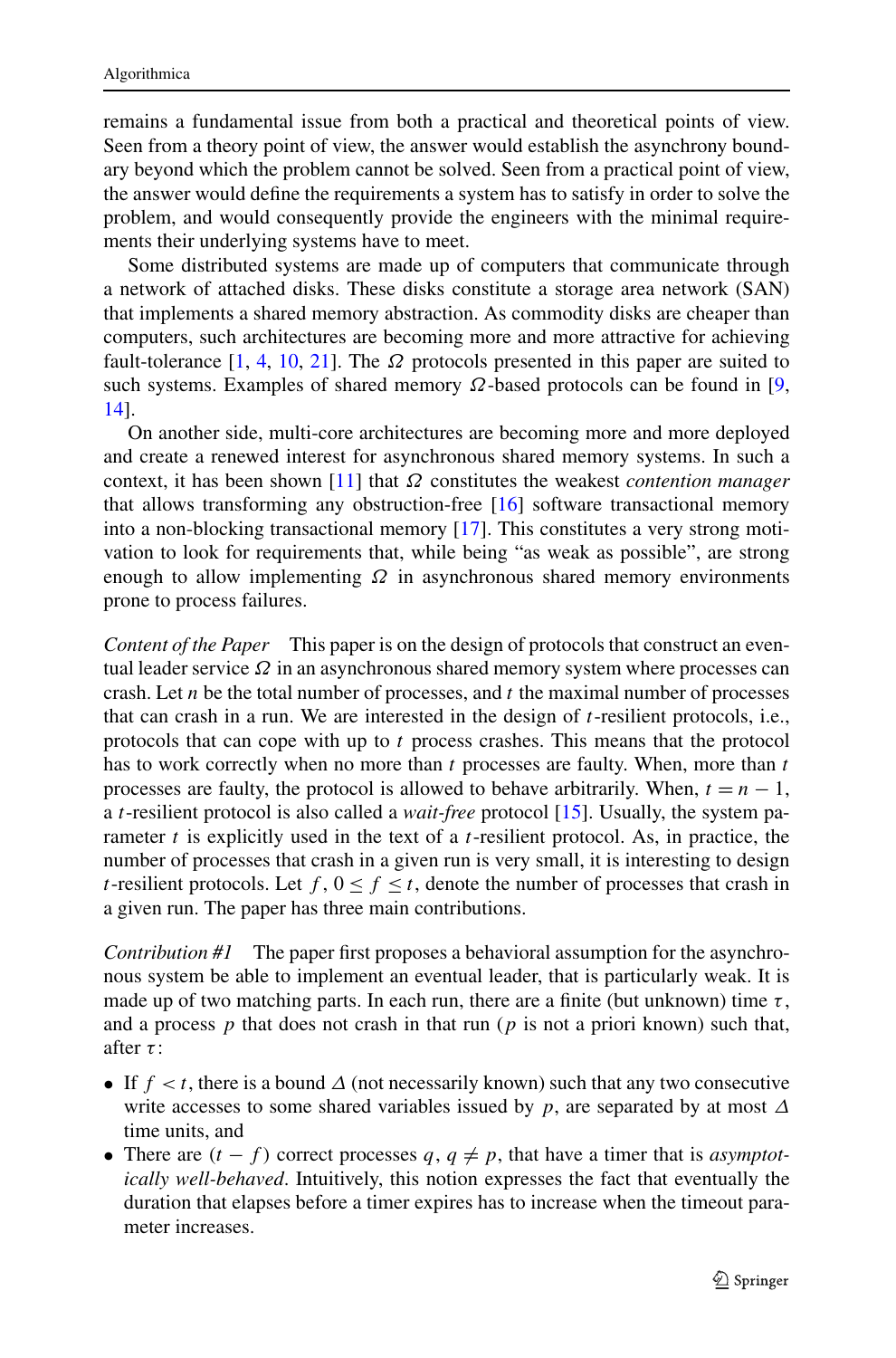It is important to see that the timers of  $n - (t - f)$  correct processes can behave arbitrarily, i.e., they can expire at times that are arbitrary with respect to the values they have been set to. Moreover, the timers of the  $(t - f)$  correct processes involved in the additional assumption can behave arbitrarily during arbitrarily long (but finite) periods. Moreover, as we will see in their formal definition, their durations are not required to monotonically increase when their timeout values increase. They only have, after some time, to be lower-bounded by some monotonically increasing function.

It is worth noticing that no process (but *p*) is required to have a synchronous behavior, and only some timers have to eventually satisfy a weak behavioral property. Moreover, it is easy to see that, in the runs where  $f = t$ , the previous assumption is always trivially satisfied despite asynchrony (no process is required to behave synchronously, and no timer is required to behave correctly).

*Contribution #2* The paper then presents two *t*-resilient protocols that construct an eventual leader service  $\Omega$  in all the runs that satisfy the previous behavioral assumptions. Both protocols use one-writer/multi-readers (1WMR) atomic registers.

• In the first protocol, all the shared registers (but one) have a bounded domain. More specifically, this means that, be the run finite or infinite, there is a time after which only one shared register keeps on increasing. Interestingly, all the timeout values stop increasing.

Moreover, there is a single process that writes forever the shared memory. The protocol is consequently *write-optimal*, as at least one process has to write the shared memory to inform the other processes that the current leader is still alive.

• The second *t*-resilient protocol improves the first one in the sense that all the shared registers used by the processes to communicate are bounded. This nice property is obtained by using two boolean flags and a simple hand-shaking mechanism between each pair of processes. For each ordered pair of processes *(p,q)*, these flags allow, in one direction,  $p$  to pass an information to  $q$ , and in other direction,  $q$  to inform *p* that it has read that information.

Interestingly, the design of both protocols is based on simple ideas. Moreover, these protocols are presented in an incremental way: the second *t*-resilient protocol is designed as a simple improvement of the first one. This makes easier both its understanding and its proof.

*Contribution #3* The paper proves lower bound results for the considered computing model. These results concern the minimal number of processes that have to write the shared memory when that memory is not bounded and when it is bounded, and the minimal number of processes that have to read the shared memory.

More precisely, three theorems are stated and proved. The first shows that the process that is eventually elected has to forever write the shared memory. Another theorem shows that any process (but the eventual leader) has to forever read the shared memory. Finally, the last theorem shows that, if the shared memory is bounded, then *t* + 1 processes have to forever write the shared memory. These theorems show that the two *t*-resilient protocols presented in the paper are optimal with respect to these criteria.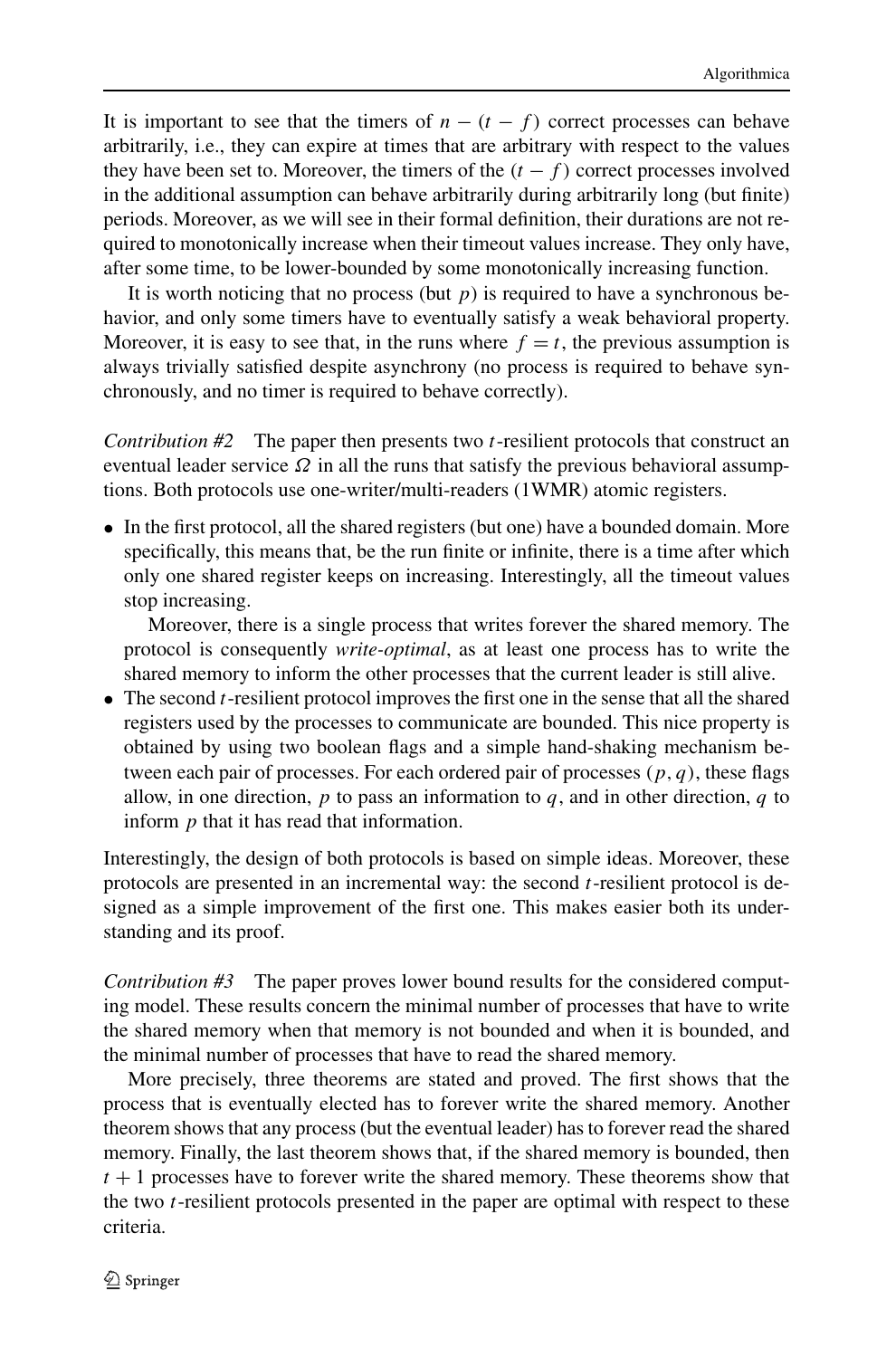*Related Work in the Message-Passing Context* The design of protocols that implement an eventual leader service has received a lot of attention in the message-passing context, i.e., when the processes cooperate by exchanging messages through an underlying network. The implementation of *Ω* in asynchronous message-passing systems is an active research area. Two main approaches have been investigated: the *timer*-based approach and the *message pattern*-based approach.

The timer-based approach relies on the addition of timing assumptions [[7\]](#page-25-0). Basically, it assumes that there are bounds on process speeds and message transfer delays, but these bounds are not known and hold only after some finite but unknown time. The protocols implementing *Ω* in such "augmented" asynchronous systems are based on timeouts (e.g.,  $[2, 3, 20]$  $[2, 3, 20]$  $[2, 3, 20]$  $[2, 3, 20]$  $[2, 3, 20]$  $[2, 3, 20]$ ). They use successive approximations to eventually provide each process with an upper bound on transfer delays and processing speed. They differ mainly on the "quantity" of additional synchrony they consider, and on the message cost they require after a leader has been elected.

Among the protocols based on this approach, a protocol presented in [[2\]](#page-25-0) is particularly attractive, as it considers a relatively weak additional synchrony requirement. Let *t* be an upper bound on the number of processes that may crash  $(1 \le t < n$ , where *n* is the total number of processes). This assumption is the following: the underlying asynchronous system, which can have fair lossy channels, is required to have a correct process *p* that is a  $\Diamond t$ -*source*. This means that *p* has *t* output channels that are eventually timely: there is a time after which the transfer delays of all the messages sent on such a channel are bounded (let us notice that this is trivially satisfied if the receiver has crashed). Notice that such a  $\Diamond t$ -*source* is not known in advance and may never be explicitly known. It is also shown in [\[2](#page-25-0)] that there is no leader protocol if the system has only  $\Diamond(t-1)$ -*sources*. A versatile adaptive timer-based approach has been developed in [[23\]](#page-26-0).

The message pattern-based approach, introduced in [\[25](#page-26-0)], does not assume eventual bounds on process and communication delays. It considers that there is a correct process *p* and a set *Q* of *t* processes (with  $p \notin Q$ , moreover *Q* can contain crashed processes) such that, each time a process  $q \in Q$  broadcasts a query, it receives a response from  $p$  among the first  $(n - t)$  corresponding responses (such a response is called a winning response). It is easy to see that this assumption does not prevent message delays to always increase without bound. Hence, it is incomparable with the synchrony-related  $\Diamond t$ -*source* assumption. This approach has been applied to the construction of an *Ω* protocol in [\[27](#page-26-0)].

A *hybrid* protocol that combines both types of assumption is developed in [[28\]](#page-26-0). More precisely, this protocol considers that each channel eventually is timely or satisfies the message pattern, without knowing in advance which assumption it will satisfy during a particular run. The aim of this approach is to increase the assumption coverage, thereby improving fault-tolerance [[29\]](#page-26-0).

*Related Work in the Shared Memory Context* To our knowledge, only three eventual leader protocols suited to the shared memory context have been proposed so far [\[8](#page-25-0), [13\]](#page-26-0). The protocol presented in [[13\]](#page-26-0) assumes that there is a finite time after which all the processes behave synchronously. So, this timing assumption is pretty strong.

The second paper [\[8](#page-25-0)] investigates an assumption that is at the origin of the as-sumption presented in this paper. The algorithms in [[8\]](#page-25-0) actually present our early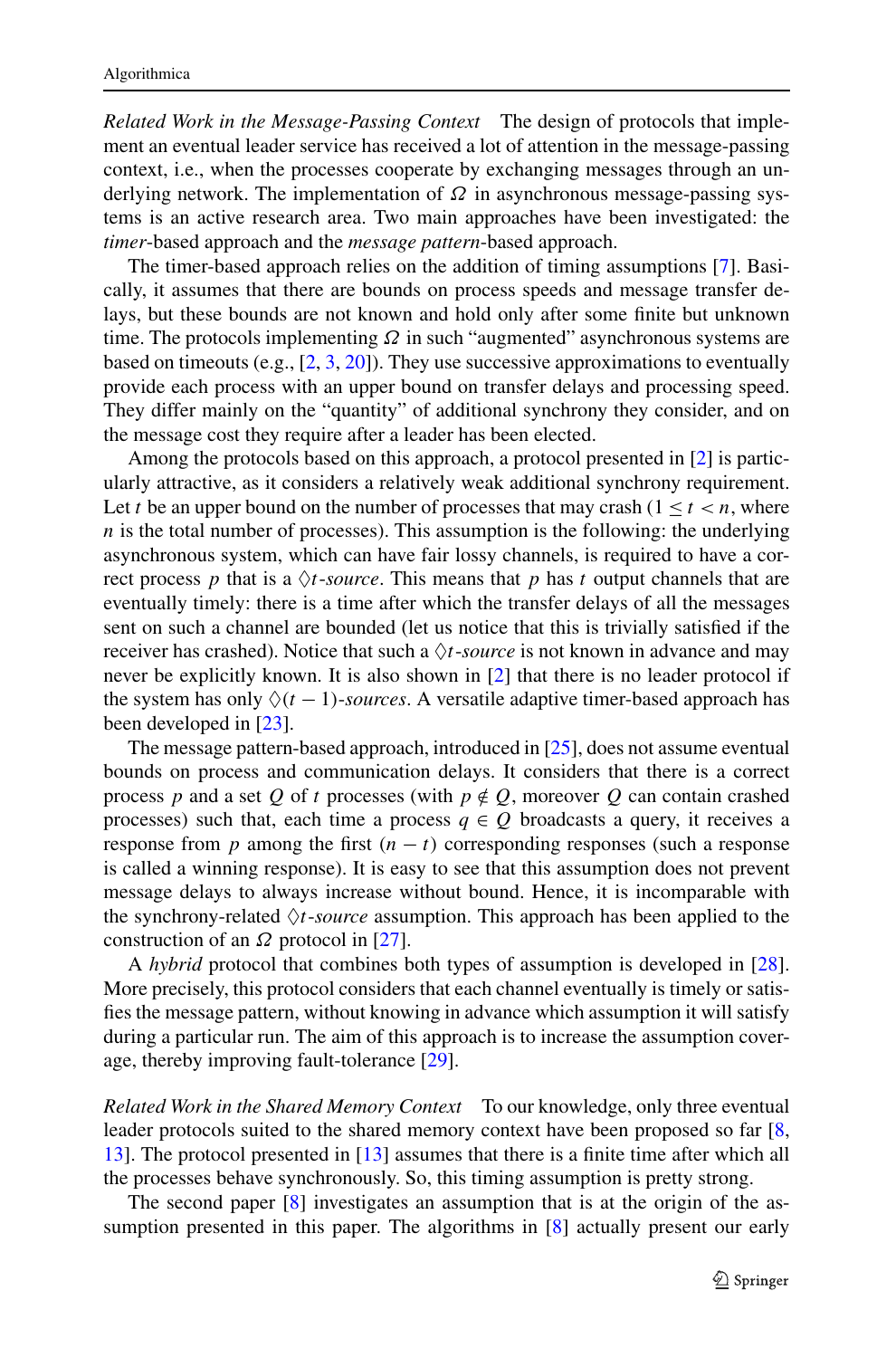work on the election of an eventual leader in an asynchronous shared memory system. That preliminary work considered only the case  $t = n - 1$  (namely, the wait-free case), and presents two wait-free algorithms (without their proofs). As in this paper, one of these algorithms considers that all but one variables are bounded, while the other algorithm addresses the case where all the variables are bounded. Both these algorithms are different from their counterparts presented here: they are less general (they are not  $t$ -resilient), use more shared variables and are less efficient.<sup>1</sup> Moreover, the assumption used here is slightly weaker and more general than the one introduced in [[8\]](#page-25-0). It is also important to notice that the *t*-resilient algorithms presented here are original, and do not result from a "simple generalization" of the algorithms presented in [[8\]](#page-25-0). Not only they use less shared variables (as already mentioned), but their design is based on different principles. Finally, when considering  $t = n - 1$ , these *t*-resilient algorithms are more efficient than their wait-free counterparts presented in [\[8](#page-25-0)].

*Roadmap* The paper is made up of [5](#page-24-0) sections. Section 2 presents the system model and the additional behavioral assumption. Then, Sects. [3](#page-10-0) and [4](#page-19-0) present in an incremental way the two *t*-resilient protocols implementing an eventual leader service, and show they are optimal with respect to the number of processes that have to write or read the shared memory. Finally, Sect. [5](#page-24-0) provides concluding remarks.

## **2 System Model, Eventual Leader, and Additional Assumption**

## 2.1 Base Asynchronous Shared Memory Model

The system consists of *n* ( $n > 1$ ) processes denoted  $p_1, \ldots, p_n$ . We assume that process identities are all different and totally ordered. Hence, for simplicity we make the integer *i* to denote the identity of *pi*. A process can fail by *crashing*, i.e., prematurely halting. Until it possibly crashes, a process behaves according to its specification, namely, it executes a sequence of steps as defined by its protocol. After it has crashed, a process executes no more steps. By definition, a process is *faulty* during a run if it crashes during that run; otherwise it is *correct* in that run. In the following, *t* denotes the maximum number of processes that are allowed to crash in any run  $(1 \le t \le n - 1)$ ,<sup>2</sup> while *f* denotes the actual number of processes that crash in a run  $(0 < f < t).$ 

The processes communicate by reading and writing a memory made up of atomic registers (also called shared variables). Each register is one-writer/multireader (1WMR). "1WMR" means that a single process can write into it, but all the

<sup>&</sup>lt;sup>1</sup>As an example, the task *T* 3 in these algorithms (see Figs. [2](#page-11-0) and [4\)](#page-23-0) considers only the value *k*, where  $p_k$ is the current leader, while all the values  $k \neq i$  have to be considered in the algorithms presented in [\[8](#page-25-0)].

<sup>2</sup>This means that, if more than *t* processes crash in a run, we are outside the system model, and a protocol can then behave arbitrarily. If we want the protocol to cope with any number of process crashes we have to take  $t = n - 1$ . Let nevertheless observe that, in practice, failures are rare, so small values of  $t$  (with respect to *n*) are realistic.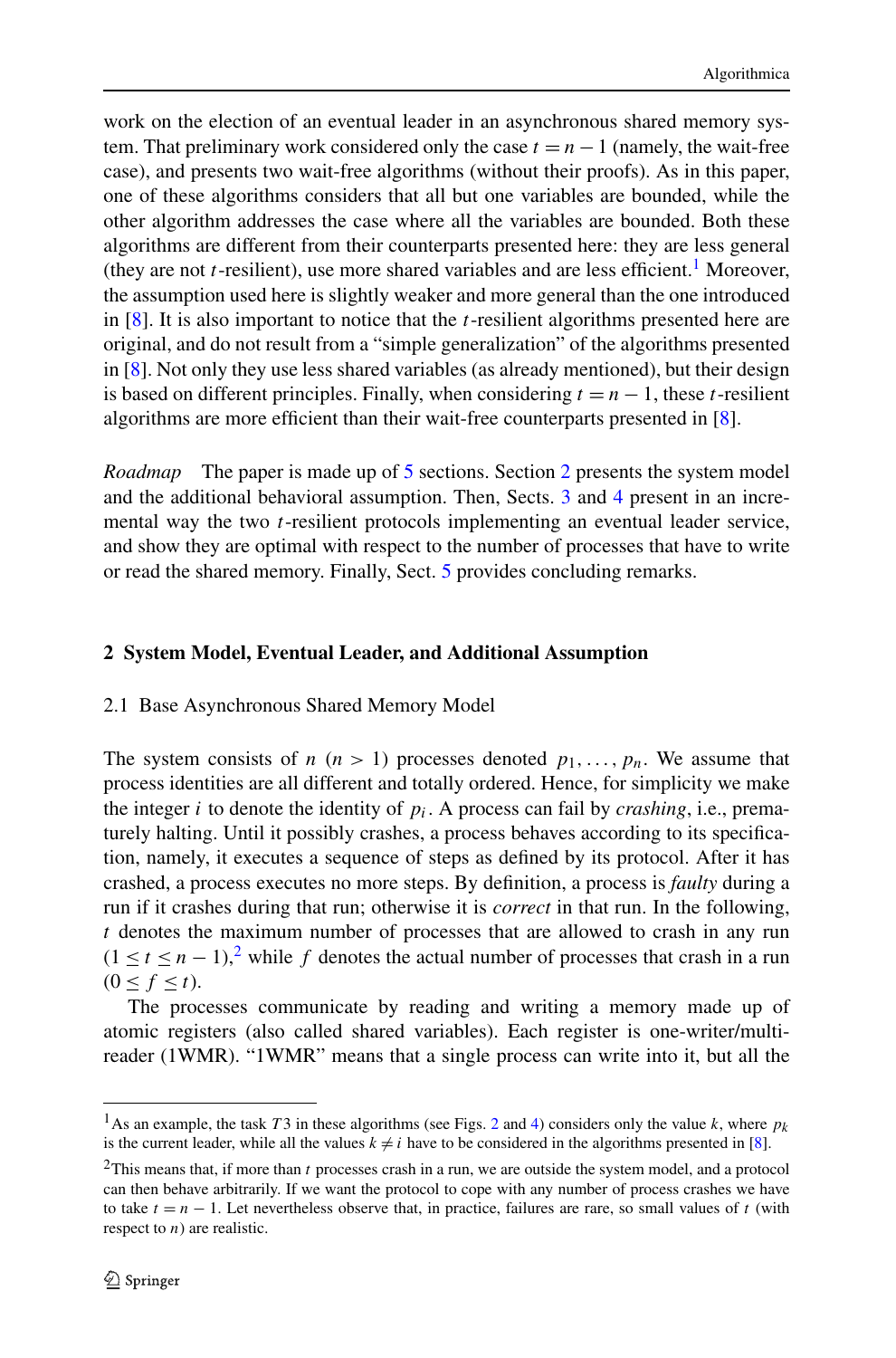processes can read it. (Let us observe that using 1WMR atomic registers is particularly suited for cache-based distributed shared memory.<sup>3</sup>) The only process allowed to write an atomic register is called its owner. *Atomic* means that, although read and write operations can take time and overlap, everything appears as (1) if the read and write operations are executed one after the other, (2) each operation appearing as if it has been executed instantaneously at some point of the time line between its invocation and return events (this is called the *linearization* point of the operation [\[18](#page-26-0)]). Atomicity is a very powerful conceptual tool that allows us to think and reason as if the operations are totally ordered and take no time to execute.

Uppercase letters are used for the identifiers of the shared registers. These registers are structured into arrays. As an example, *PROGRESS*[*i*] denotes a shared register that can be written only by  $p_i$ , and read by any process. A process can have local variables. Those are denoted with lowercase letters, with the process identity appearing as a subscript. As an example, *progress<sup>i</sup>* denotes a local variable of *pi*.

In the following we consider that some shared registers are *critical*, while the other shared registers are not critical. A critical register is a register whose accesses by some processes have to satisfy some timing constraints (see Sect. [3.2\)](#page-10-0).<sup>4</sup>

This base model is characterized by the fact that there is no assumption on the execution speed of one process with respect to another. This is the classical *asynchronous* shared memory model where up to *t* processes may crash. It is denoted  $\mathcal{AS}_{n,t}[\emptyset]$  in the following.

## 2.2 Eventual Leader Service

The notion of *eventual leader* service has been informally presented in the introduction. It is an entity that provides each process with a primitive leader*()* that returns a process identity each time it is invoked. A unique correct leader is eventually elected but there is no knowledge of when the leader is elected. Several leaders can coexist during an arbitrarily long period of time, and there is no way for the processes to learn when this "anarchy" period is over. The *leader* service, denoted *Ω*, satisfies the following properties [[6\]](#page-25-0). (The second property refers to a notion of global time. It is important to notice that this global time is only for a specification purpose. It is not accessible to the processes.)

- Validity: The value returned by a leader*()* invocation is a process identity.
- Eventual Leadership: There is a finite time and a correct process  $p_i$  such that, after that time, every leader*()* invocation returns *i*.
- Termination: Any leader*()* invocation issued by a correct process terminates.

<sup>&</sup>lt;sup>3</sup>As observed in the Introduction the atomic registers can also be seen as a high level abstraction of a communication system made up of commodity disks. Such disks can be accessed only by read and write operations. Such "shared memory" systems are described in [[10,](#page-25-0) [21\]](#page-26-0). Protocols based of commodity disks are described in [[9,](#page-25-0) [14\]](#page-26-0).

<sup>4</sup>The notion of critical register is not necessary to implement an eventual leader. All shared registers could implicitly be considered as being critical. The *critical* attribute is used only to restrict the set of registers involved in the additional assumptions required to elect an eventual leader.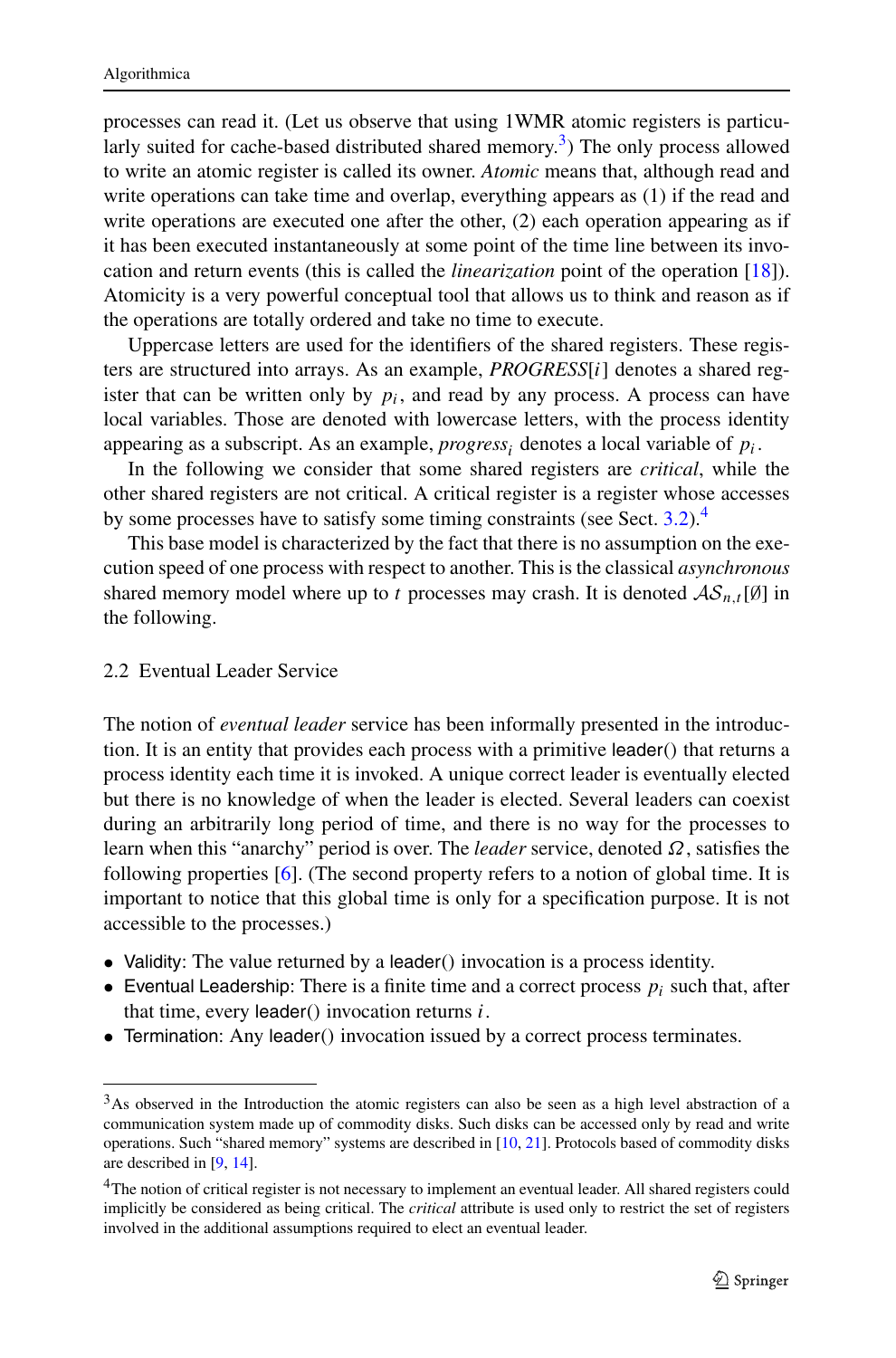<span id="page-7-0"></span>The *Ω* leader abstraction has been formally introduced in [\[6](#page-25-0)]. It has been shown to be weakest, in terms of information about failures, to solve consensus in asynchronous systems prone to process crashes, be these systems message-passing systems [\[6](#page-25-0)] or shared memory systems [\[22](#page-26-0)]. Several consensus protocols based on such an eventual leader service have been proposed (e.g., [\[12](#page-26-0), [19](#page-26-0), [26\]](#page-26-0) for message-passing systems, and [[9,](#page-25-0) [14](#page-26-0)] for shared memory systems).

### 2.3 Additional Behavioral Assumption

*Underlying Intuition* As already indicated, *Ω* cannot be implemented in pure asynchronous systems such as  $\mathcal{AS}_{n,t}[\emptyset]$ . So, we consider the system is no longer fully asynchronous: its runs satisfy the following assumption denoted *AWB* (for *a*symptotically *w*ell-*b*ehaved). The resulting system is consequently denoted  $AS_{n,t}[AWB]$ .

Each process  $p_i$  is equipped with a timer denoted *timer<sub>i</sub>*. The intuition that underlies *AWB* is that, once a process  $p_{\ell}$  that has not crashed is defined as being the current leader, it should not to be demoted by a process  $p_i$  that believes  $p_\ell$  has crashed. To that end, constraints have to be defined on the behavior of both  $p_\ell$  and  $p_i$ . The constraint on  $p_{\ell}$  is to force it to "regularly" inform the other processes that it is still alive. The constraint on a process  $p_i$  is to prevent it to falsely suspect that  $p_\ell$  has crashed.

There are several ways to define runs satisfying the previous constraints. As an example, restricting the runs to be "eventually synchronous" [[5,](#page-25-0) [7](#page-25-0)] would work but is much more constraining than what is necessary. The aim of the *AWB* additional assumption is to state constraints that allow implementing *Ω* while being "as weak as possible". "As weak as possible" is an intuitive notion, different from the "weakest possible" formal notion. It means that, when one wants to implement *Ω* in a shared memory system, as far as we are concerned, we know neither an assumption weaker than *AWB*, nor the answer to the question: "Is *AWB* the weakest additional assumption?". It appears that requiring the timers to be eventually monotonous is stronger than necessary (as we are about to see, this is a particular case of the *AWB* assumption).

The *AWB* assumption is made up of two parts *AWB*<sup>1</sup> and *AWB*<sup>2</sup> that we present now. *AWB*<sub>1</sub> and *AWB*<sub>2</sub> are "matching" properties. *AWB*<sub>1</sub> is on the existence of a process whose behavior has to satisfy a synchrony property.  $AWB<sub>2</sub>$  is on the timers of a subset of the other processes; it states a property that allows these processes to perceive the progress of the process involved in *AWB*1.

*The Assumption AWB*<sup>1</sup> That assumption restricts the asynchronous behavior of one process. Given a run characterized by a value of *f* , it is defined as follows.

*AWB*<sub>1</sub>: If  $f < t$ , there are a time  $\tau_{AWB_1}$ , a bound  $\Delta$ , and a correct process  $p_{\ell}$  $(\tau_{AWB_1}, \Delta \text{ and } \ell \text{ may never be explicitly known})$  such that, after  $\tau_{AWB_1}$ , any two consecutive write accesses issued by  $p_{\ell}$  to (its own) critical registers, are completed in at most *Δ* time units.

Let us first observe that this assumption is always satisfied when  $f = t$ . When  $f < t$ , it means that, after some arbitrary (but finite) time, the speed of  $p_\ell$  is lowerbounded, i.e., its behavior is partially synchronous (let us notice that, while there is a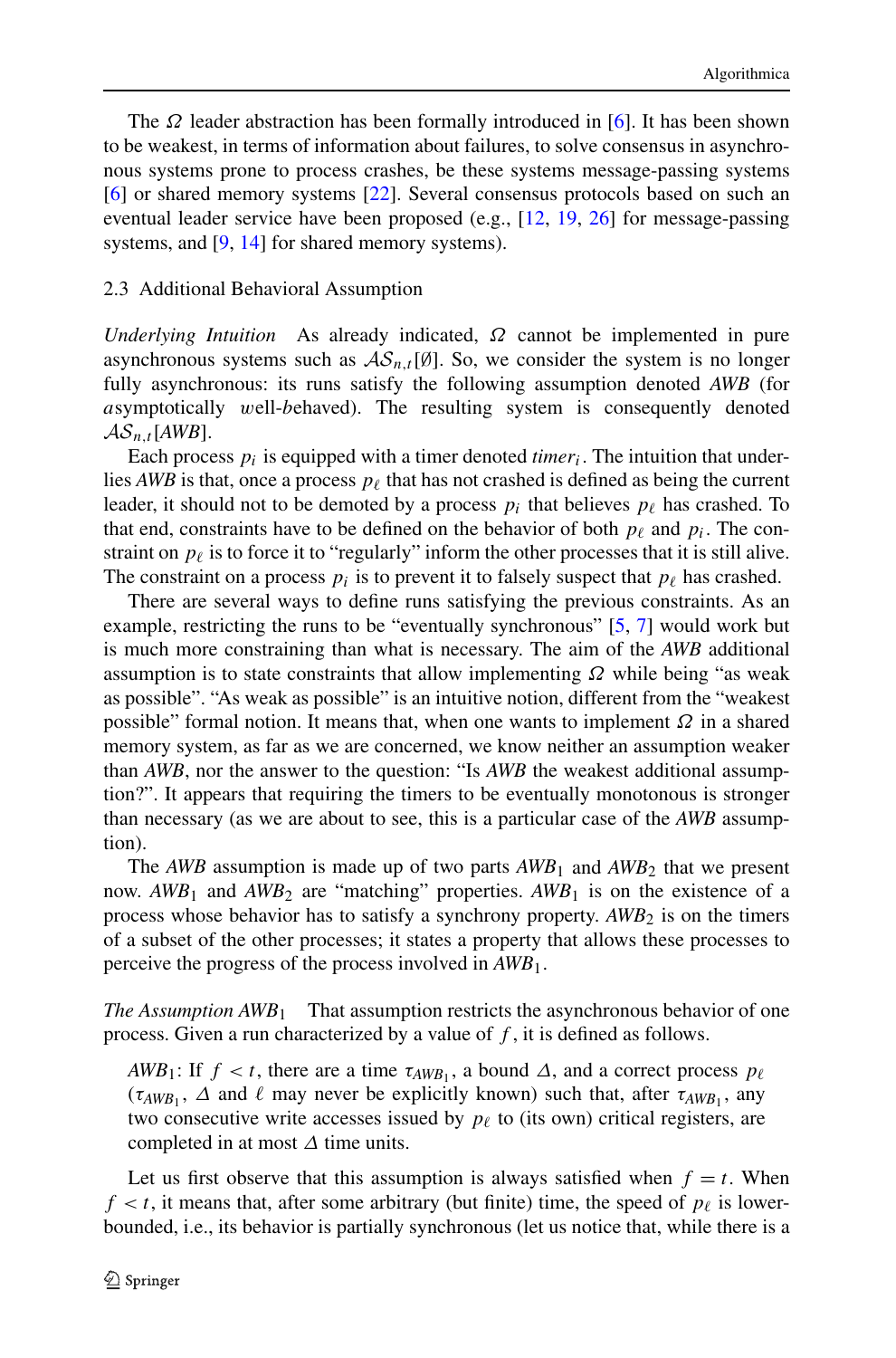lower bound, no upper bound is required on the speed of  $p_\ell$ , except the fact that it is not  $+\infty$ ). In the following we say " $p_\ell$  satisfies  $AWB_1$ " to say that  $p_\ell$  is a process that makes true that assumption.

*The Assumption AWB*<sub>2</sub> The definition of *AWB*<sub>2</sub> involves timers and relies on the notion of *asymptotically well-behaved* timer. The aim of that notion is to capture timer behaviors that are sufficient to implement an eventual leader but could be too weak to solve other problems. From an operational point of view, the intuition that underlies that notion is that there is a time  $τ$  after which, whatever the duration  $δ$  and the time  $\tau$  >  $\tau$  at which it is set to  $\delta$ , that timer expires after some finite time  $\tau$ <sup>"</sup> such that  $\tau'' \geq \tau' + \delta$ . That is the only constraint on the timer expiration for that timer to be asymptotically well-behaved. If the timer is set to  $\delta$ 1 at some time  $\tau$ 1  $\geq \tau$  and expires at  $\tau$ 1', and the same or another timer is set to  $\delta$ 2 >  $\delta$ 1 at some time  $\tau$ 2  $\geq \tau$ and expires at  $\tau 2'$ , it is not required that  $\tau 2' - \tau 2 > \tau 1' - \tau 1$ .

In order to formally define the notion of asymptotically well-behaved timer, we first introduce a function  $f: \mathbb{R}^+ \times \mathbb{R}^+ \to \mathbb{R}^+$ , with monotonicity properties that will be used to define an asymptotic behavior. That function takes two parameters, a time  $\tau$  and a duration  $x$ , and returns a duration. Its monotonicity properties are the following. There are two (possibly unknown) bounded values  $x_{AWB_2}$  and  $\tau_{AWB_2}$  such that:

 $(f1) \forall \tau_2, \tau_1 : \tau_2 \geq \tau_1 \geq \tau_4 w B_2, \forall x_2, x_1 : x_2 \geq x_1 \geq x_A w B_2 : f(\tau_2, x_2) \geq f(\tau_1, x_1)$ . (After some point,  $f()$  is not decreasing with respect to  $\tau$  and  $x)$ .

(f2)  $\lim_{x\to+\infty} f(\tau_{AWB_2}, x) = +\infty$ . (Eventually,  $f()$  always increases.<sup>5</sup>)

Thanks to the function  $f()$ , we are now in order to give a general and precise definition for the notion of *asymptotically well-behaved* timer. Considering the timer *timer<sub>i</sub>* of a process  $p_i$  and a run  $R$ , let  $\tau$  be a real time at which the timer is set to a value *x*, and  $\tau'$  be the finite real time at which that timer expires. Let  $T_R(\tau, x) =$  $\tau' - \tau$ , for each *x* and  $\tau$ . Then timer *timer<sub>i</sub>* is asymptotically well-behaved in the run *R*, if there is a function  $f_R()$ , as defined above, such that:

(f3)  $\forall \tau : \tau \geq \tau_{AWB_2}, \forall x : x \geq x_{AWB_2}: f_R(\tau, x) \leq T_R(\tau, x).$ 

This constraint states the fact that, after some point, the function  $T_R()$  is always above the function  $f_R()$ . It is important to observe that, after  $(\tau_{AWB_2}, x_{AWB_2})$ , the function  $T_R(\tau, x)$  is not required to be non-decreasing, it can increase and decrease. Its only requirement is to always dominate  $f_R$ (). (See Fig. [1](#page-9-0).) As we can see, the notion of "asymptotically well-behaved" limits the inaccuracy of a timer, it does not require it to be "perfect" (i.e., to expire exactly when the duration it has been set to has elapsed).

Practically, the property (f3) means that an asymptotically well-behaved timer is allowed to expire at arbitrary times (i.e., times that are unrelated to the timeout values it has been set to) during an arbitrary but finite time, after which it behaves correctly in

<sup>&</sup>lt;sup>5</sup>If the image of *f*() is the set of natural numbers, then this condition can be replaced by  $x_2 > x_1 \Rightarrow$  $f(\tau_{AWB_2}, x_2) > f(\tau_{AWB_2}, x_1)$ .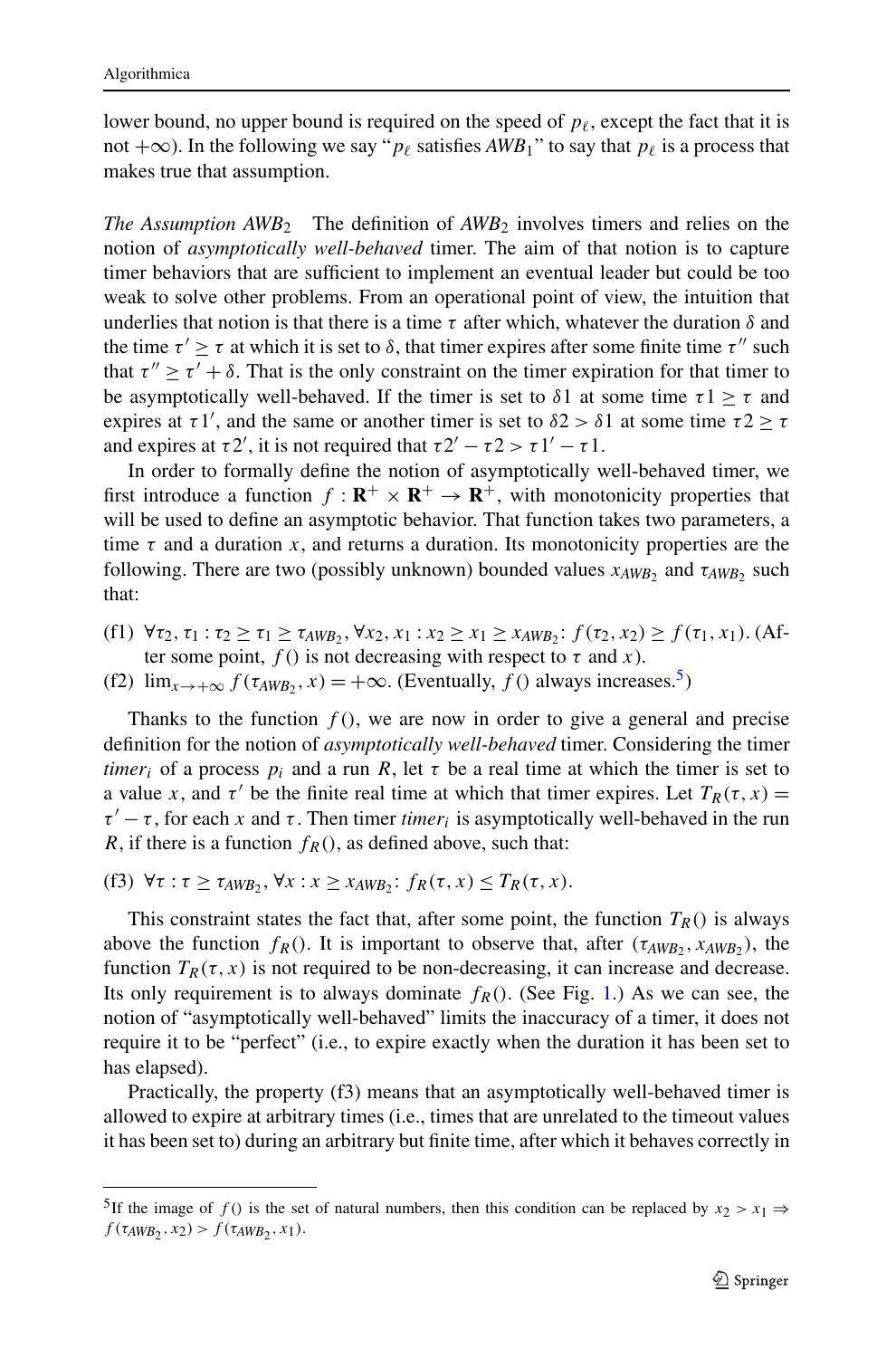<span id="page-9-0"></span>

**Fig. 1**  $T_R$ () asymptotically dominates  $f_R$ ()

the sense that it never expires "too early" (without being required to behave monotonically according to the durations is it set to). Moreover, there is no upper bound on the duration after which it expires, except that this duration is finite.

To motivate and illustrate the previous discussion, let us consider the case of a system with computers whose local clocks suffer drifts, and are periodically resynchronized (e.g., by means of the Network Time Protocol (NTP) [[24\]](#page-26-0)). In such a system, it can happen that the timer of a processor  $p_i$  is set to a duration x before the resynchronization of *pi*'s local clock, and timeouts after that resynchronization. In that case, the timer can expire at a time that is not correctly related to *x*. More generally, for the same duration *x*, setting a timer at a time  $\tau$  can lead to a larger sleeping time (for the timer) than setting the timer at a time  $\tau'$ ,  $\tau' > \tau$ , with the same *x*. This in fact can occur for infinite triples *x*,  $\tau$ , and  $\tau'$ . Hence, the associated function  $T_R()$ is not monotonically increasing. But,  $T_R(\tau, x)$  can be lower-bounded by a function  $f_R(\tau, x)$ , which satisfies the properties (f1), (f2), and (f3) defined above (the definition of  $f_R(\tau, x)$  has then to take into account the maximal drifts of the local clocks).

A timer that does not asymptotically well-behave can be seen as a kind of Byzantine timer (i.e., a timer that, whatever the duration it has been set to, expires at arbitrary times). Such a bad behavior can be due, for example, to erratic clock drifts and resynchronizations (as analyzed before) or to cosmic rays that modify bits of a timeout value. The notion of "asymptotically well-behaved" shows that a timer has not to be "perfect" in order to be useful when implementing an eventual leader. It is not required to behave monotonically (with respect to the durations it is set to) as long as its behavior is lower-bounded by a function  $f()$  satisfying the properties previously stated. We are now in order to state the assumption  $AWB<sub>2</sub>$ . It is the following.

*AWB*<sub>2</sub>: The timers of  $(t - f)$  correct processes (different from the process  $p_{\ell}$ that satisfies  $AWB_1$ ) are asymptotically well-behaved.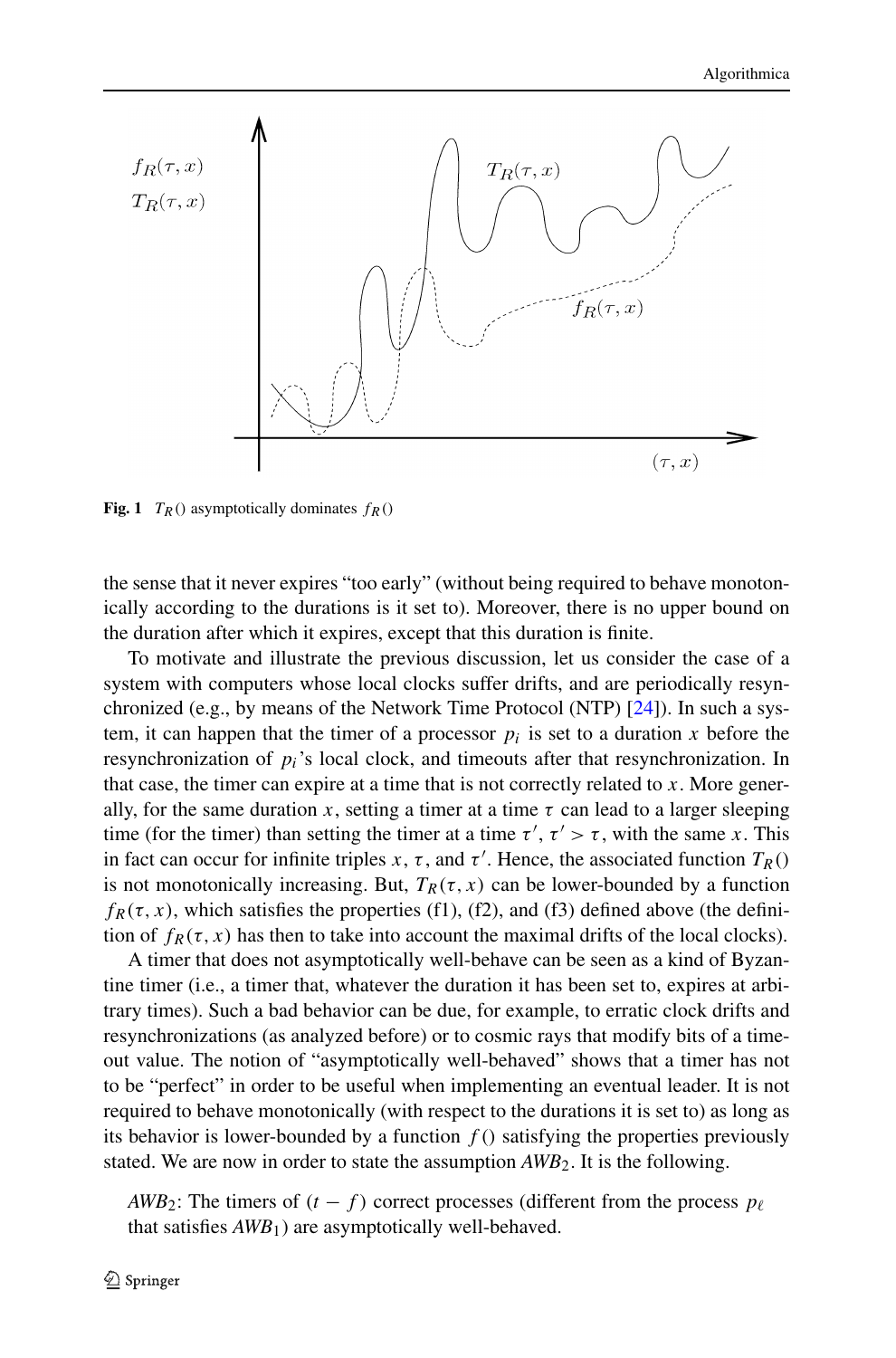<span id="page-10-0"></span>When we consider *AWB*, it is important to notice that any process (but  $p_{\ell}$ , which is constrained by a speed lower bound) can behave in a fully asynchronous way. Moreover, the local clocks used to implement the timers are required to be neither synchronized, nor accurate with respect to real-time. Moreover, the timers of up to  $(n - t) + f$  correct processes can behave arbitrarily. This means that, in the runs where  $f = t$ , the timers can behave arbitrarily. It follows that the timing assumption *AWB* is particularly weak.

In the following we say " $p_x$  is involved in  $AWB_2$ " to say that  $p_x$  is a correct process that has an asymptotically well-behaved timer.

### **3** A Write-Optimal *t*-Resilient Protocol for  $AS_{n,t}[AWB]$

#### 3.1 Principle of the Protocol

The first *t*-resilient protocol that implements an eventual leader in  $AS_{n,t}[AWB]$  is described in Fig. [2](#page-11-0). It is based on a simple idea: a process  $p_i$  elects the process that is the least suspected to have crashed (that idea is used in a lot of eventual leader election protocols in message-passing systems). So, each time a process  $p_i$  suspects its current leader  $p_j$  because it has not observed a progress from  $p_j$  during some duration (defined by the latest timeout value used to set its timer), it increases a suspicion counter (denoted *SUSPICIONS*[*i,j*]).

It is possible that, because its timer does not behave correctly, a process  $p_i$  suspects erroneously a process  $p_k$ , despite the fact that  $p_k$  did some progress (this progress being made visible thanks to assumption  $AWB<sub>1</sub>$  if  $p<sub>k</sub>$  satisfies that assumption). So, when it has to determine its current leader,  $p_i$  does not consider the whole set of suspicions (the array *SUSPICIONS*[1*..n,* 1*..n*]), but only an appropriate part of it. More precisely, for each process  $p_k$ ,  $p_i$  takes into account only the  $(t + 1)$  entries with the smallest values among the *n* counters *SUSPICIONS*[1*,k*]*,..., SUSPICIONS*[*n, k*]. As we will see, due *AWB*2, this allows it to eliminate the erroneous suspicions and consequently determine a correct eventual common leader.

As several processes can be equally suspected,  $p_i$  uses the function  $lex\_min(X)$ that outputs the lexicographically smallest pair in the set parameter *X*, where *X* is a set of (number of suspicions, process identity) pairs and  $(a, i) < (b, j)$  iff  $(a <$ *b*) ∨  $(a = b \land i < j)$ .

#### 3.2 Shared and Local Variables

*Shared Variables* The shared memory is made up of a size *n* vector plus a  $n \times n$ matrix of 1WMR shared atomic registers.

- *PROGRESS*[1.*n*] is an array of 1WMR shared integer variables. Only  $p_i$  can write *PROGRESS* $[i]$ . In order to indicate to the other processes that it is still alive,  $p_i$ regularly increases *PROGRESS*[*i*] when it considers it is the leader.
- *SUSPICIONS*[1*..n,* 1*..n*] is an array of shared variables that contain non-negative integers. The entries of the vector *SUSPICIONS*[*i,* 1*..n*] can be written only by  $p_i$ . Intuitively, *SUSPICIONS* $[i, j] = x$  means that, up to now, the process  $p_i$  has suspected  $x - 1$  times the process  $p_j$  to have crashed.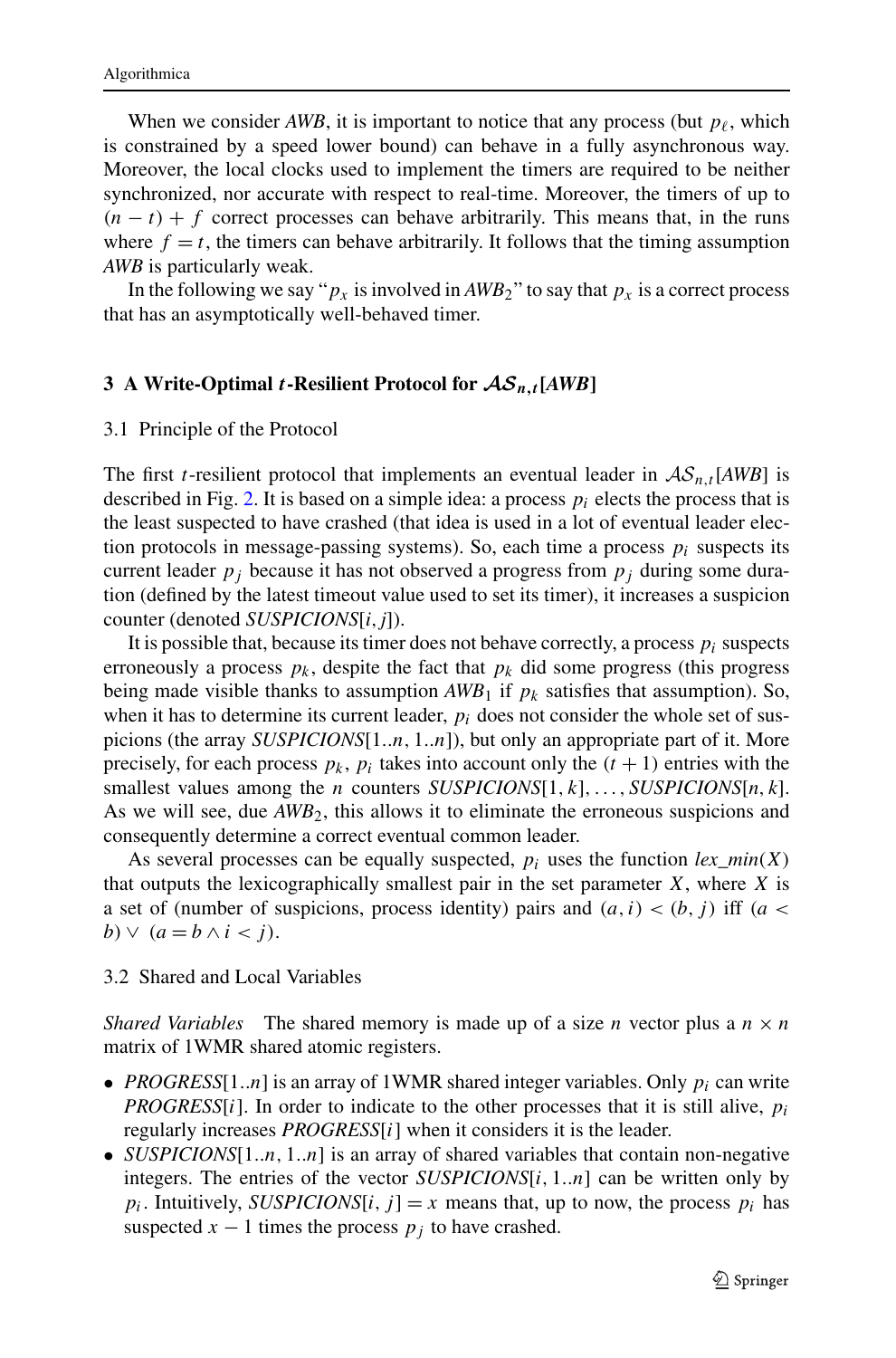<span id="page-11-0"></span>**task** *T* 1: (1) **when** leader*()* **is invoked**: (2) **for\_each** *k* ∈ {1*,...,n*} **do** (3) **let** *witness<sub>i</sub>*[ $k$ ] = set of  $(t + 1)$  process identities such that  $∀x ∈ witness<sub>i</sub>[k], ∀y ∉ witness<sub>i</sub>[k]: (SUSPICIONS[x, k], x) < (SUSPICIONS[y, k], y);$ (4) **let**  $susp_i[k] = \sum_{x \in witness_i[k]} SUSPICIONS[x, k]$ <br>(5) **end for:** end for: (6) return( $\ell$ ) where  $\ell$  is such that  $(-, \ell) = \text{lex} \min(\{(susp_i[k], k)\}_{1 \leq k \leq n})$ **task** *T* 2: (7) **repeat\_forever** (8) **let**  $my\_witnesses_i$  = set of  $(t + 1)$  process identities such that ∀*x* ∈ *my*\_*witnessesi*, ∀*y /*∈ *my*\_*witnessesi*: *(SUSPICIONS*[*x,i*]*,x) < (SUSPICIONS*[*y,i*]*,y)*; (9) **let** *susp\_count*<sub>i</sub> =  $\Sigma_{x \in mv}$  *witnessesi SUSPICIONS*[*x, i*];  $(10)$  $((\text{leader}(i) = i) \lor (\text{susp\_count}_i \neq \text{prev\_susp\_count}_i))$ (11) **then**  $progress_i \leftarrow progress_i + 1; PROGRESS[i] \leftarrow progress_i$ <br>(12) **end if:** end if:  $(13)$  *prev\_susp\_count<sub>i</sub>* ← *susp\_count<sub>i</sub>* (14) **end\_repeat task** *T* 3: (15) **when** *timeri* **expires**:  $(16)$   $k \leftarrow$  leader(); (17) **let** *witness*  $k_i$  = set of  $(t + 1)$  process identities such that  $∀x ∈ witness_k_i, ∀y ∉ witness_k_i: (SUSPICIONS[x, k], x) < (SUSPICIONS[y, k], y);$ (18) **let**  $susp_k_i = \sum_{x \in witness_k} k_i$  *SUSPICIONS*[*x, k*];  $(19)$  $((k \neq i) \land (i \in \text{witness\_}k_i) \land (k = \text{prev\_}ld_i) \land (\text{susp\_}k_i = \text{prev\_susp}_i))$ (20) **then** *progress\_k<sub>i</sub>* ← *PROGRESS*[*k*];<br>(21) **if** (*progress*  $k_i \neq last_i[k]$ ) (21) **if**  $(progress_k_i \neq last_i[k])$ <br>(22) **iten**  $last_i[k]$ (22) **then**  $last_i[k] \leftarrow progress_k[i]$ <br>(23) **else** suspicions<sub>*i*</sub>[ $k$ ]  $\leftarrow$  suspicions<sub>*i*</sub>] (23) **else**  $\text{surpicions}_i[k] \leftarrow \text{surpicions}_i[k] + 1;$ <br>(24)  $\text{SUBPCIONS}[i, k] \leftarrow \text{surpicions}_i[k]$ (24)  $SUSPICIONS[i, k] \leftarrow suspicious_i[k]$ <br>(25) **end if** (25) **end\_if** (26) **end\_if**; (27)  $prev\_ld_i \leftarrow k; prev\_susp_i \leftarrow susp\_k_i;$ <br>(28)  $timeout \leftarrow susp\ k: set timer; to time$  $timeout_i \leftarrow \text{susp } k_i$ ; set *timer<sub>i</sub>* to *timeout<sub>i</sub>* 

**Fig. 2** *t*-resilient eventual leader election with all variables bounded, but *PROGRESS*[ $\ell$ ] (code for  $p_i$ )

The variables *PROGRESS* $[k]$ ,  $1 \leq k \leq n$ , are the only *critical* variables of the algorithm. This means that they are the only shared variables concerned by the additional assumption *AWB*1. Said differently, there is no timing constraint on the write accesses to the shared variables  $SUSPICIONS[k, l]$ ,  $1 \leq k, \ell \leq n$ .

To achieve correctness, the initial values of the previous shared variables could be arbitrary.<sup>6</sup> However, to make the presentation easier, improve efficiency,

<sup>6</sup>This means that the protocol is *self-stabilizing* with respect to the shared variables. Whatever their initial values, it converges in a finite number of steps towards a common leader, as soon as the additional assumption is satisfied. When these variables have arbitrary initial values (that can be negative), the statement "set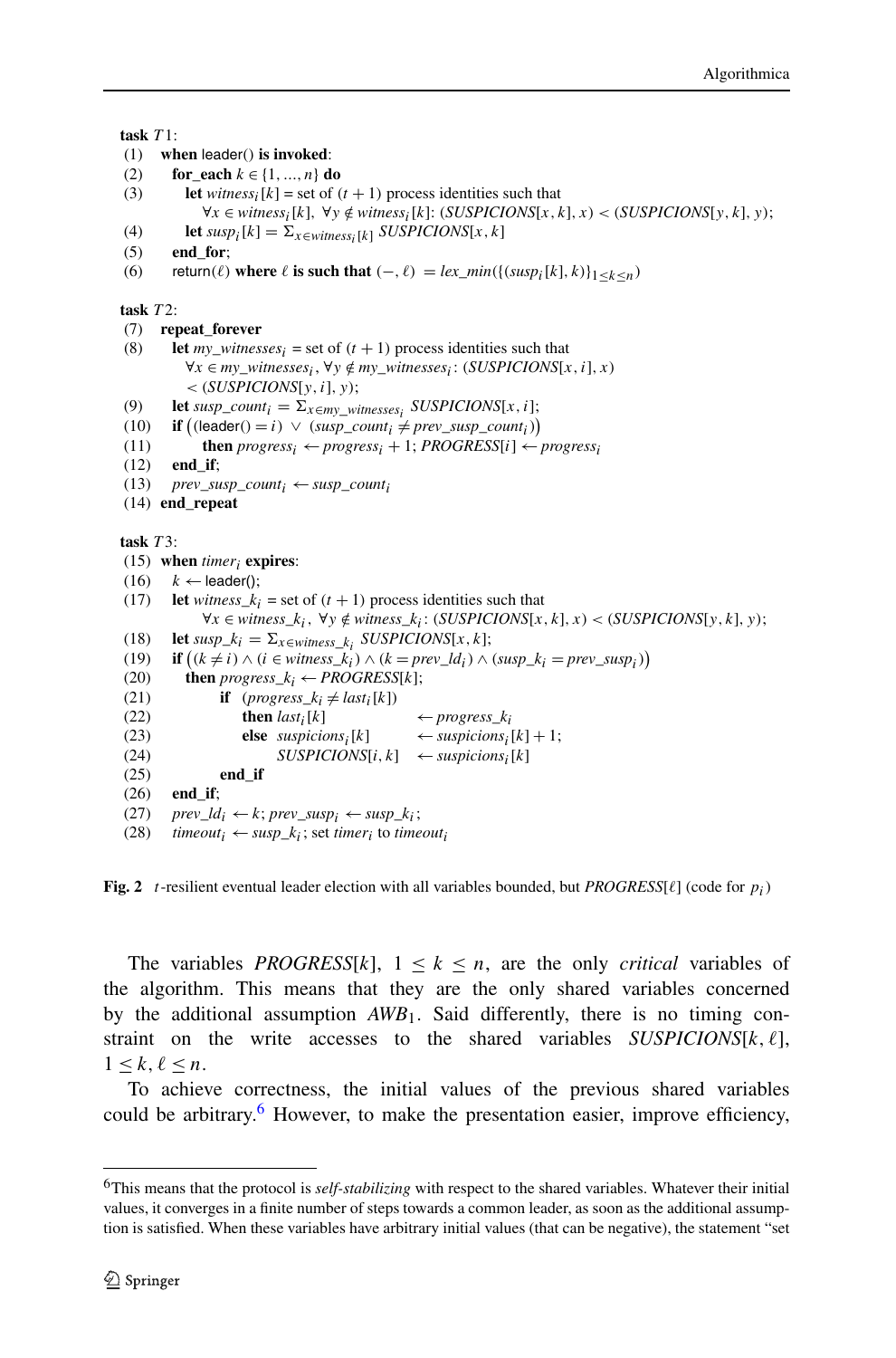and reach optimality in some cases, we consider in the following that initially *SUSPICIONS* $[i, j] = 1, 1 \le i, j \le n, i \ne j$ , and *SUSPICIONS* $[i, i] = 0, 1 \le i \le n$ .

*Local Variables* Each process  $p_i$  manages the following local variables.

- *progress<sub>i</sub>* is used by  $p_i$  to measure its progress, and consequently update *PROGRESS*[*i*].
- *lasti*[1*..n*] is an array such that *lasti*[*k*] contains the latest value of *PROGRESS*[*k*] read by *pi*.
- *suspicions<sub>i</sub>*[1*.n*] is an array such that *suspicions<sub>i</sub>*[*k*] contains the number of times  $p_i$  suspected  $p_k$ ; *suspicions*<sup> $i$ </sup>[ $k$ ] is used to update *SUSPICIONS*[ $i$ ,  $k$ ].
- *timeout<sub>i</sub>* contains the latest timeout value used by  $p_i$  to set its timer *timer<sub>i</sub>*.
- *susp\_count<sub>i</sub>* is a variable used to count the current number of meaningful suspicions of  $p_i$  (issued by the other processes); *prev\_susp\_count<sub>i</sub>* is used to keep the previous value of *susp*\_*counti*.
- *progress*<sub> $k_i$ </sub>, *witness*<sub> $k_i$ </sub>, *susp*<sub> $k_i$ </sub>, *prev*<sub>\_</sub>*ld*<sub>*i*</sub>, *prev*<sub>\_</sub>*susp*<sub>*i*</sub>, *my*\_*witnesses*<sub>*i*</sub>, *witness<sub>i</sub>*[1*..n*], and *susp<sub>i</sub>*[1*..n*] are auxiliary local variables used by  $p_i$ .

Additionally, as said above, process  $p_i$  has a timer *timer<sub>i</sub>* which is initially set with some arbitrary timeout value.

## 3.3 Process Behavior

The behavior of a process  $p_i$  is described in Fig. [2](#page-11-0). It is decomposed in three tasks.

*Task T* 1 The first task (lines 1–6) defines the way the current leader is determined. For each process  $p_k$ ,  $p_i$  first computes the number of relevant suspicions that concern  $p_k$ . As already mentioned, those are defined by the  $(t + 1)$  entries of the vector *SUSPICIONS* $[1..n, k]$  with the smallest values (lines 3–4). The  $(t + 1)$  processes whose entries in *SUSPICIONS*[1*..n,k*] have the smallest values are called the *witness* processes for  $p_k$ . The current leader is then defined as the process that is currently the least suspected, when considering only the relevant suspicions, i.e., for each process  $p_k$ , the suspicions issued by its witness processes (line 6).

*Task* **T**2 The second task (lines 7–14) is an infinite loop that is on the management of the shared variable  $PROGRES[i]$  (line 11). More explicitly, a process  $p_i$  increases *PROGRESS* $[i]$  when it considers that it is the leader (test leader() = *i*, line 11), or when the number of its relevant suspicions has changed since the last time it has executed that task (test *susp\_count<sub>i</sub>*  $\neq prev\_susp\_count_i$ , line 11; this means that  $p_i$ has been considered as a leader since its last execution of  $T2$ ). This allows  $p_i$  to inform the processes that suspected it that it is still alive.

*timer<sub>i</sub>* to *timeout<sub>i</sub>* " (line (28) of Fig. [2\)](#page-11-0) has to be replaced by "set *timer<sub>i</sub>* to max(*timeout<sub>i</sub>*, 1)" in order a timer be always set to a positive value.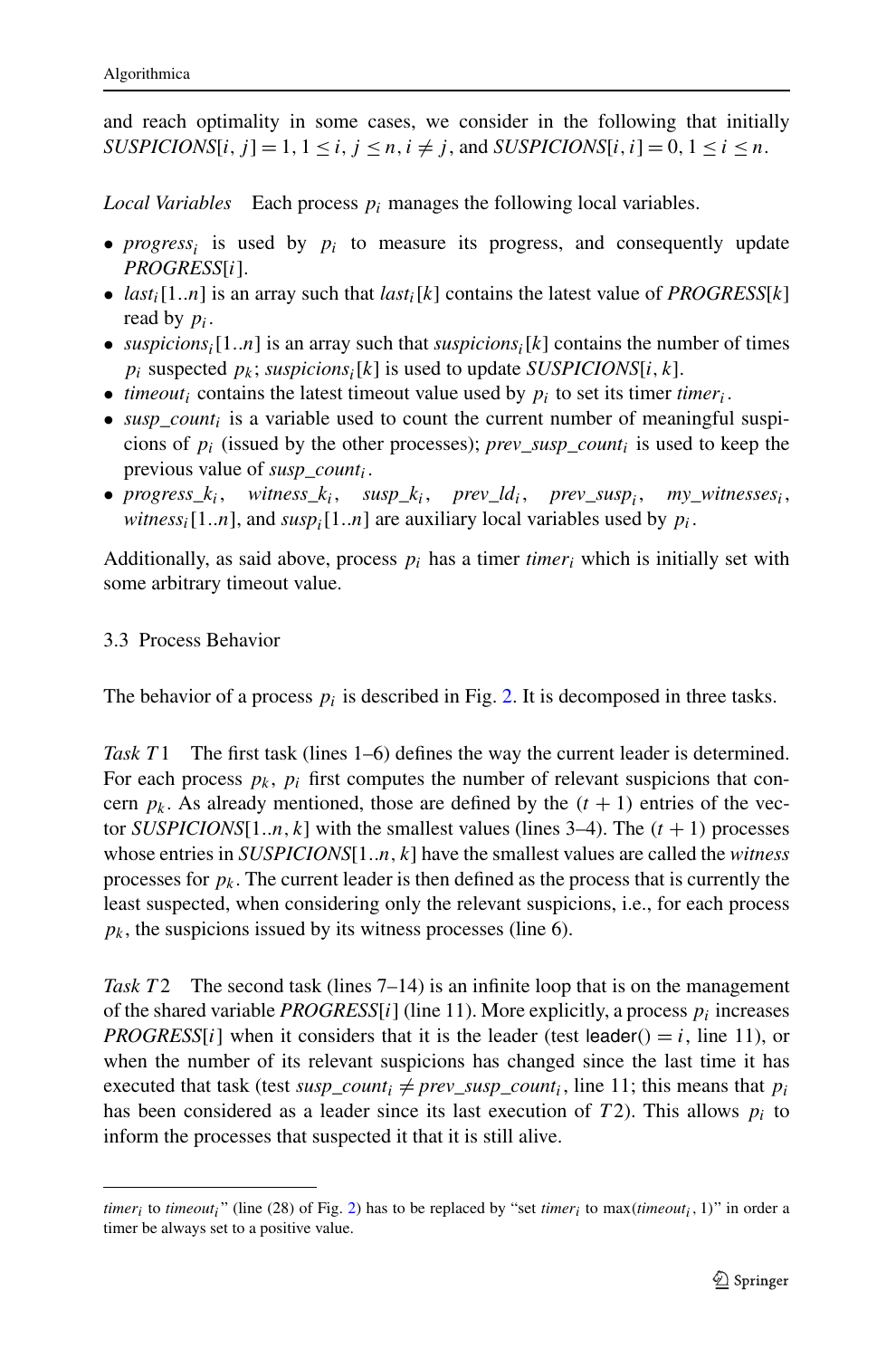<span id="page-13-0"></span>*Task*  $T3$  The third task is associated with  $p_i$ 's timer expiration. It is where  $p_i$  possibly suspects the current leader and where it sets its timer (*timeri*).

- 1. Suspicion management part (lines  $16-27$ ). First,  $p_i$  determines its current leader  $p_k$  (line 16) and the current set of  $(t + 1)$  processes that suspect the least  $p_k$ ; these processes define the set *witness*  $k_i$  (line 17). A process  $p_i$  is allowed to worry about its current leader  $p_k$  (line 19) only if (1) it does not consider itself as the current leader (i.e.,  $i \neq k$ ), (2) it belongs to the set of  $p_k$ 's witnesses ( $i \in \text{witness}_k$ ), and, (3) at the previous timer expiration,  $p_k$  was its leader  $(k = prev\_ld_i)$  and, since that time,  $p_k$  has not seen an increase in its number of relevant suspicions  $(susp_k_i = prev\_susp_i)$ . The predicate  $(k = prev\_ld_i) \wedge (susp_k_i = prev\_susp_i)$ allows  $p_i$  to check if  $p_k$  was continuously the leader between two consecutive expirations of *timeri*. So, when the predicate of line 19 is satisfied, *pi* reads the value of  $PROGRESS[k]$  (line 20) to see if that variable has been increased since the latest time it read it (line 21). If it is the case,  $p_i$  updates  $last_i[k]$  accordingly (line 22). If it is not the case,  $p_i$  suspects once more  $p_k$  (line 24). As we can see, in order to check if its leader  $p_k$  is alive or in order to suspect it, a process  $p_i$  has to currently be one of the witness of  $p_k$ . Finally,  $p_i$  updates the values of *prev*<sub> $\lfloor d_i \rfloor$ </sub> and *prev*\_*susp<sup>i</sup>* (line 27).
- 2. Timer setting part (line 28). Then, *pi* resets its timer to an appropriate timeout value. That value is the number of current relevant suspicions that has been computed in  $susp_k$ . Let us observe that, if the leader does not change and the number of its relevant suspicions does no longer increase, *timeout<sup>i</sup>* keeps forever the same value.

## 3.4 Proof of Correctness

Let us consider a run *R* of the protocol described in Fig. [2](#page-11-0) in which the assumptions *AWB*<sup>1</sup> and *AWB*<sup>2</sup> defined in Sect. [2.3](#page-7-0) are satisfied. This section shows that an eventual leader is elected in that run. The proof is decomposed into several lemmas. The first lemma shows that faulty processes eventually stop suspecting all processes.

## **Lemma 1** Let  $p_i$  be a faulty process. For any  $p_i$ , *SUSPICIONS* $[i, j]$  is bounded.

*Proof* Let us first observe that the vector *SUSPICIONS*[*i,* 1*..n*] is updated only by  $p_i$ . The proof follows immediately from the fact that, after it has crashed, a process does no longer modify shared variables.

The following lemma shows that all processes with well-behaved timers eventually stop suspecting the "partially synchronous" process.

**Lemma 2** Assuming  $f < t$ , let  $p_i$  be a correct process involved in AWB<sub>2</sub> (*i.e.*, *its timer is eventually well-behaved*), *and pj a correct process that satisfies AWB*1. *Then*, *SUSPICIONS*[*i,j*] *is bounded*.

*Proof* The proof breaks down into two cases, depending on whether variable *PROGRESS* $[i]$  is perpetually increased by  $p_j$ . Intuitively, this lemma says that if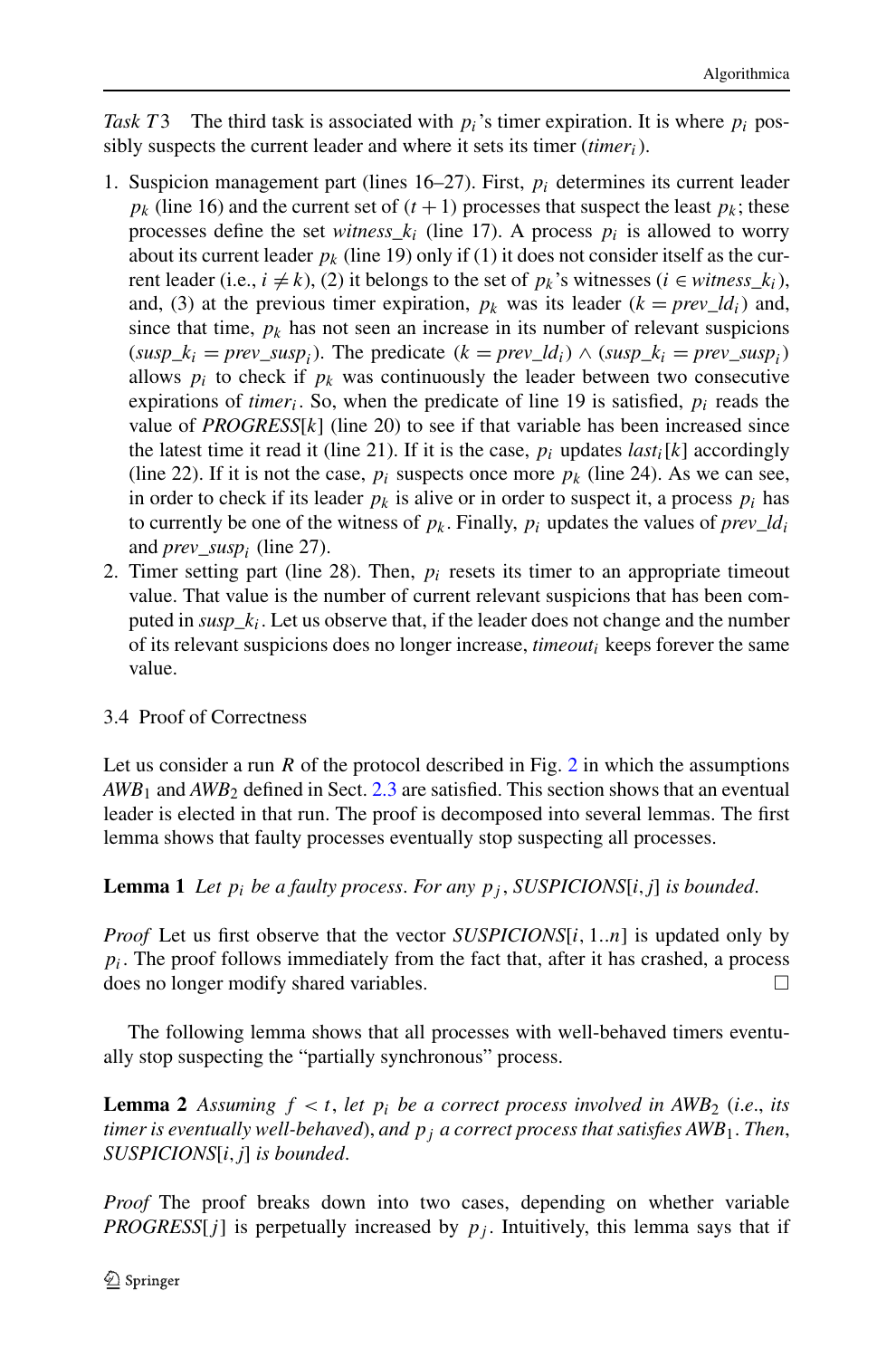$p_i$  stops increasing that variable, it is no longer leader, and consequently the other processes will not suspect it. If, otherwise,  $p_j$  increases the variable permanently, we show that eventually  $p_i$  does so at least once between two read operation from  $p_i$ , which prevents it from suspecting  $p_i$ .

Let *S* be the sequence of updates of *PROGRESS* $[j]$  issued by  $p_j$ . Let us observe that all these updates are issued by the task  $T2$  of  $p_j$  (line 11). We consider two cases.

• *S* is finite.<sup>7</sup>

In that case, there is a finite time  $\tau$  after which the predicate *(leader()* = *j)*  $\vee$  $(susp\_count_i \neq prev\_susp\_count_i)$  evaluated by  $p_i$  (line 10) is always false. It follows from this observation and line 13 that, after  $\tau$ , the local predicate  $susp\_count_i = prev\_susp\_count_i$  remains permanently true.

Assume now, by way of contradiction, that *SUSPICIONS*[*i,j*] never stops increasing. Then, from the above local predicate, there is a time  $\tau'$  after which process  $p_i$  is never among the  $(t + 1)$  witnesses of  $p_i$ . (These witness processes are defined at line 17.) Note that the condition at line 19 forces that in order to increase *SUSPICIONS* $[x, j]$  (line 24), a process  $p_x$  has to consider itself as one of the  $(t + 1)$  witnesses of  $p_j$ . We conclude that, after  $\tau'$ , *SUSPICIONS*[*i*, *j*] is never increased.

• *S* is infinite.

Due to the assumption  $AWB_1$ , there are a time  $τ_{AWB_1}$ , and a bound  $Δ$  such that, after  $\tau_{AWB_1}$ , any two consecutive updates of *PROGRESS*[*j*] by  $p_j$  are completed by at most *Δ* time units.

By assumption  $AWB_2$ , the timer of  $p_i$  is asymptotically well-behaved, which means that, for each run *R*, there are a function  $f_R$ () and parameters  $\tau_{AWB_2}$  and *x*<sub>*AWB*<sub>2</sub></sub>. Let  $x_0 \ge x_{AWB_2}$  be a finite value such that  $f_R(\tau_{AWB_2}, x_0) = \Delta' > \Delta$ . Assumption (f2) implies that such a value  $x_0$  does exist.

All the time instants considered in the following are after  $\max(\tau_{AWB_1}, \tau_{AWB_2})$ . Let us assume (by contradiction) that *SUSPICIONS*[*i,j*] increases forever.

- 1. As *SUSPICIONS* $[i, j]$  increases forever (line 24), it follows that  $p_i$  is a witness of *pj* infinitely often (test of line 19), which means that *SUSPICIONS*[*i,j*] is infinitely often one of the  $(t + 1)$  smallest value in the vector *SUSPICIONS*[1*.m*, *j*]. We conclude that there is a time  $\tau'$  after which  $susp_k$   $> x_0$  (lines 17 and 18). Consequently, after τ', any two successive expirations of *timer<sub>i</sub>* are separated by at least  $\Delta'$  time units (line 28).
- 2. As, just before *SUSPICIONS*[*i*, *j*] is increased, the predicate  $(j = prev\_ld_i) \wedge$  $(susp_k_i = prev_susp_k_i)$  is true (test of line 19), it follows that, during at least  $\Delta'$  time units,  $p_i$  has been the leader without being demoted. (The fact that  $p_i$  has not been demoted follows from the following observation. As the *SUSPICIONS*[*x, y*] variables can only increase, we can conclude from  $susp_k = prev\_susp_k d_i$  that the number of relevant suspicions of  $p_i$  have not increased and consequently  $p_j$  has been continuously the leader between the end of the first computation of  $susp_k$  -kept in *prev\_susp\_ld<sub>i</sub>*- and the beginning of the following computation of  $susp_k$ .)

<sup>&</sup>lt;sup>7</sup>In that case, the fact that  $p_i$  satisfies  $AWB_2$  and  $p_j$  satisfies  $AWB_1$ , is irrelevant.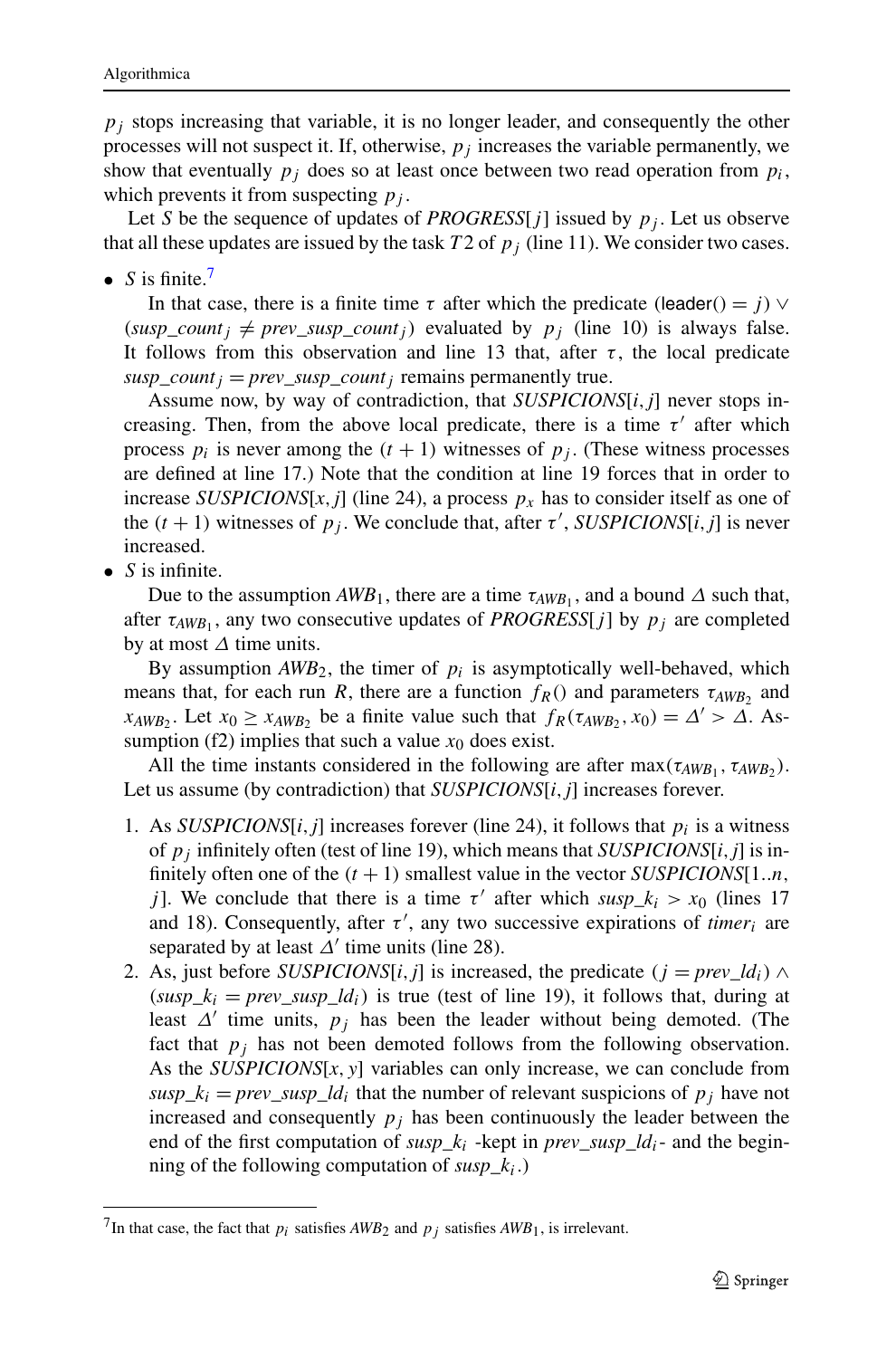<span id="page-15-0"></span>As  $\Delta' > \Delta$ , *AWB*<sub>1</sub> is satisfied by  $p_j$ , and we are after  $\tau_{AWB_1}$ , it follows that  $p_i$  has increased its critical variable *PROGRESS*[*j*] between the any two successive readings of that variable by  $p_i$ . It follows that necessarily we then have  $last_i[j] \neq PROGRESS[j]$ , and the test of line 21 is consequently satisfied. It follows that, after max*(τAWB*<sup>1</sup> *,τAWB*<sup>2</sup> *,τ )*, the variable *SUSPICIONS*[*i,j*] can no longer be increased, contradicting the assumption that it increases forever. This completes the proof of the lemma.  $\Box$ 

**Notation 1** Given a process  $p_k$ , let  $sk_1(\tau) \leq sk_2(\tau) \leq \cdots \leq sk_{t+1}(\tau)$  denote the  $(t + 1)$  smallest values among the *n* values in the vector *SUSPICIONS*[1*.n,k*] at time  $\tau$  (i.e., these values are the number of suspicions issued by the processes that are the witnesses of  $p_k$  at time  $\tau$ ). Let  $M_k(\tau)$  denote  $sk_1(\tau) + sk_2(\tau) + \cdots$  $sk_{t+1}(\tau)$ .

**Notation 2** Let *S* denote the set containing the *f* faulty processes plus the  $(t - f)$ correct processes involved in the assumption *AWB*<sup>2</sup> (their timers are asymptotically well-behaved). Then, for each process  $p_k \notin S$ , let  $S_k$  denote the set  $S \cup \{p_k\}$ . (Let us notice that  $|S_k| = t + 1$ .

The following lemma shows that, at any time, for any process  $p_k$  not in *S* there is a process in *S* whose number of suspicions of  $p_k$  is no smaller than the largest number of suspicions of  $p_k$ 's witnesses.

**Lemma 3** *Let*  $p_k$  *be a process that does not belong to S*. At any time  $\tau$ , there is *a process*  $p_i \in S_k$  *such that the predicate SUSPICIONS* $[i, k] \geq sk_{t+1}(\tau)$  *is satisfied*.

*Proof* Let  $K(\tau)$  be the set of the  $(t + 1)$  processes  $p_x$  such that, at time  $\tau$ , *SUSPICIONS*[ $x, k$ ]  $\leq$   $sk_{t+1}(\tau)$ . We consider two cases.

- 1.  $S_k = K(\tau)$ . Then, taking  $p_i$  as the "last" process of  $S_k$  such that *SUSPICIONS*[*i*,  $k$ ] =  $sk_{t+1}(\tau)$  proves the lemma.
- 2.  $S_k \neq K(\tau)$ . In that case, let us take  $p_i$  as a process in  $S_k \setminus K(\tau)$ . As  $p_i \notin K(\tau)$ , it follows from the definition of  $K(\tau)$  that *SUSPICIONS*[*i*,  $k$ ]  $\geq s k_{t+1}(\tau)$ , and the lemma follows. □

**Notation 3** Let  $M_x = \max({M_x(\tau)_{\tau \geq 0}})$ . If there is no such value  $(M_x(\tau))$  grows forever according to  $\tau$ ), let  $M_x = +\infty$ . Let *B* be the set of processes  $p_x$  such that  $M_x$ is bounded.

In the following lemma we show that, if assumptions  $AWB_1$  and  $AWB_2$  are satisfied, there is at least one process that is suspected a bounded number of times (i.e., the set  $B$  is not empty).

**Lemma 4**  $AWB \Rightarrow (B \neq \emptyset)$ .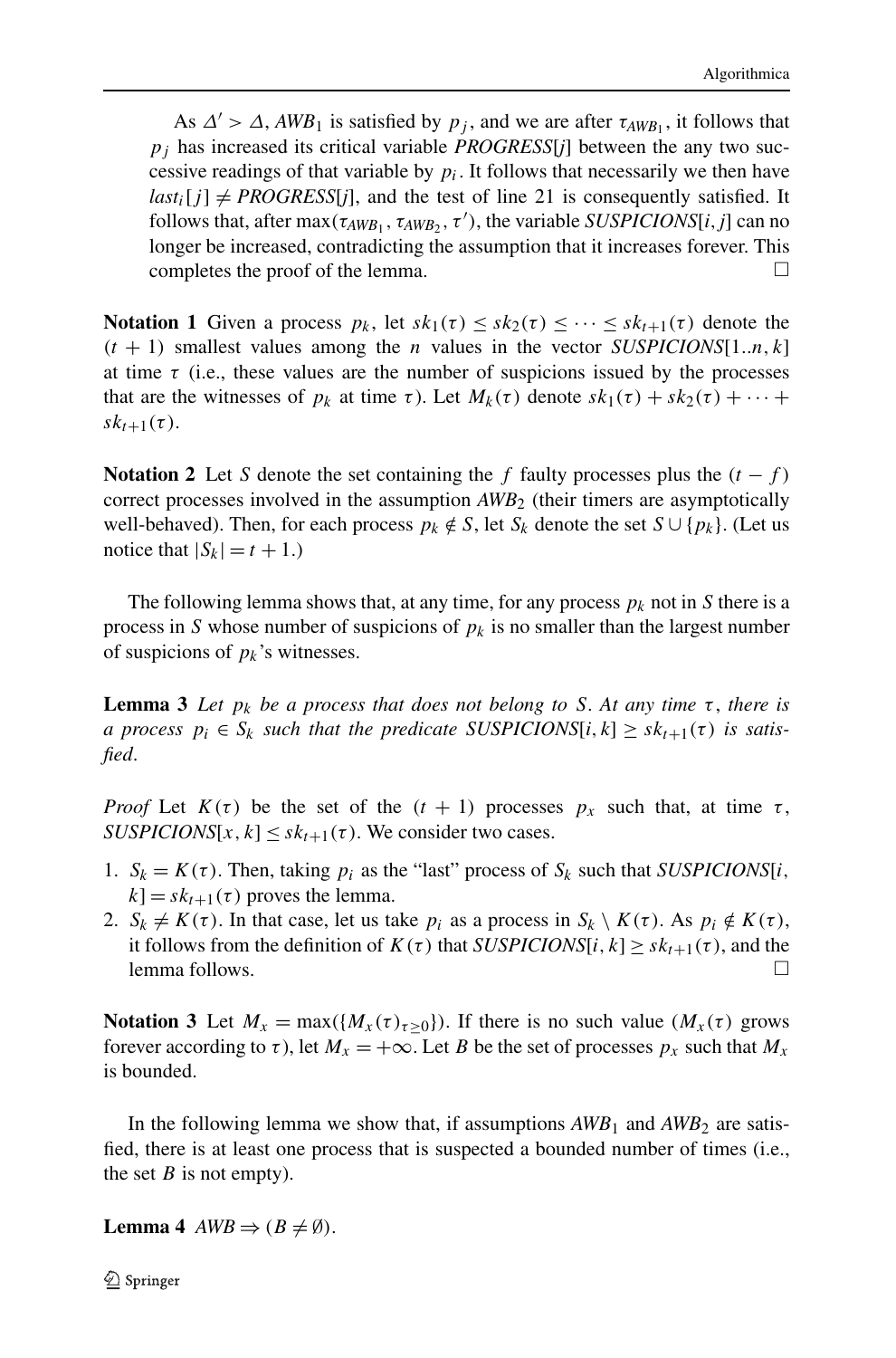<span id="page-16-0"></span>*Proof* The proof considers two cases, depending on whether *t* processes crash or not. If *t* processes crash, eventually they stop suspecting all correct processes. Since any correct process never suspects itself, at least  $t + 1$  processes stop suspecting it. Hence all correct processes are in *B*. If less than *t* processes crash, then all processes in *S* stop suspecting the process  $p_k$  that satisfies  $AWB_1$ . Since  $p_k$  never suspects itself, at least  $t + 1$  processes stop suspecting it, and  $p_k$  is in *B*.

Let us now look in detail at the two cases described above.

- Case  $f = t$ . Let us first observe that, no process  $p_k$  updates *SUSPICIONS*[ $k, k$ ]. Let us consider a time  $\tau$  after which the *t* processes have crashed. Let  $p_i$  be any of these processes. It follows from Lemma [1](#page-13-0) that, after  $\tau$ ,  $p_j$  never updates *SUSPICIONS* $[i, k]$ . Consequently, for any correct process  $p_k$ , there are  $(t + 1)$  entries *SUSPICIONS* $[1..n, k]$  that are no longer modified after  $\tau$ . It follows that *B* is not empty.
- Case  $f < t$ . Let  $p_k$  be the process that satisfies  $AWB_1$ . We show that  $M_k$  is bounded. Due to Lemma [3](#page-15-0), at any time *τ*, there is a process  $p_{i(τ)}$  ∈  $S_k$  such that we have *SUSPICIONS* $[j(\tau), k](\tau) \geq sk_{t+1}(\tau)$  (where *SUSPICIONS* $[j(\tau), k](\tau)$ ) denotes the value of the corresponding variable at time  $\tau$ ). It follows that  $M_k(\tau)$  is upper bounded by  $(t + 1) \times SUSPICIONS[j(\tau), k](\tau)$ . So, the proof amounts to show that, after some time, for any  $j \in S_k$ , *SUSPICIONS*[*j*, *k*] remains bounded. Let us consider any process  $p_j \in S_k$  after the time at which the *f* faulty processes have crashed. There are three cases.
	- 1.  $p_i = p_k$ . In this case *SUSPICIONS* $[j, k] = 0$  permanently.
	- 2.  $p_j$  is a faulty process of  $S_k$ . *SUSPICIONS*[*j, k*] is then bounded due to Lemma [1](#page-13-0).
	- 3. *p<sub>j</sub>* is a process of  $S_k$  that is one of the  $(t f)$  correct processes involved in the assumption  $AWB_2$ .  $SUSPICIONS[j, k]$  is then bounded due to Lemma [2.](#page-13-0)  $\square$

**Lemma 5** *There is a time after which any invocation of the primitive* leader*() issued by a process*, *returns the identity of a process of B*.

*Proof* The lemma follows from the lines 2–6 and the fact that *B* is not empty  $(Lemma 4)$  $(Lemma 4)$  $(Lemma 4)$ .

**Notation 4** Let  $(M_a, a) = lex\_min({{(M_x, x) | p_x \in B})}$ .

**Lemma 6** *There is a single process pa and it is a correct process*.

*Proof* Let us first observe that  $B \neq \emptyset$  (Lemma [4](#page-15-0)). Moreover, as no two processes have the same identity, there is a single process  $p_a$  such that  $(M_a, a) = lex\_min({{(M_x, x)} |$  $p_x \in B$ . So, the proof of the lemma consists in showing that  $p_a$  is a correct process.

Let assume by contradiction that  $p_a$  is a faulty process. This means that there is a time  $\tau_{a1}$  after which  $p_a$  does no longer update *PROGRESS*[*a*]. As  $(M_a, a)$  = *lex\_min*({ $(M_x, x)$  |  $p_x \in B$ }), it follows that, after some time  $\tau_{a2}$ ,  $p_a$  is permanently considered leader by all the processes  $p_i$ , and consequently, each time its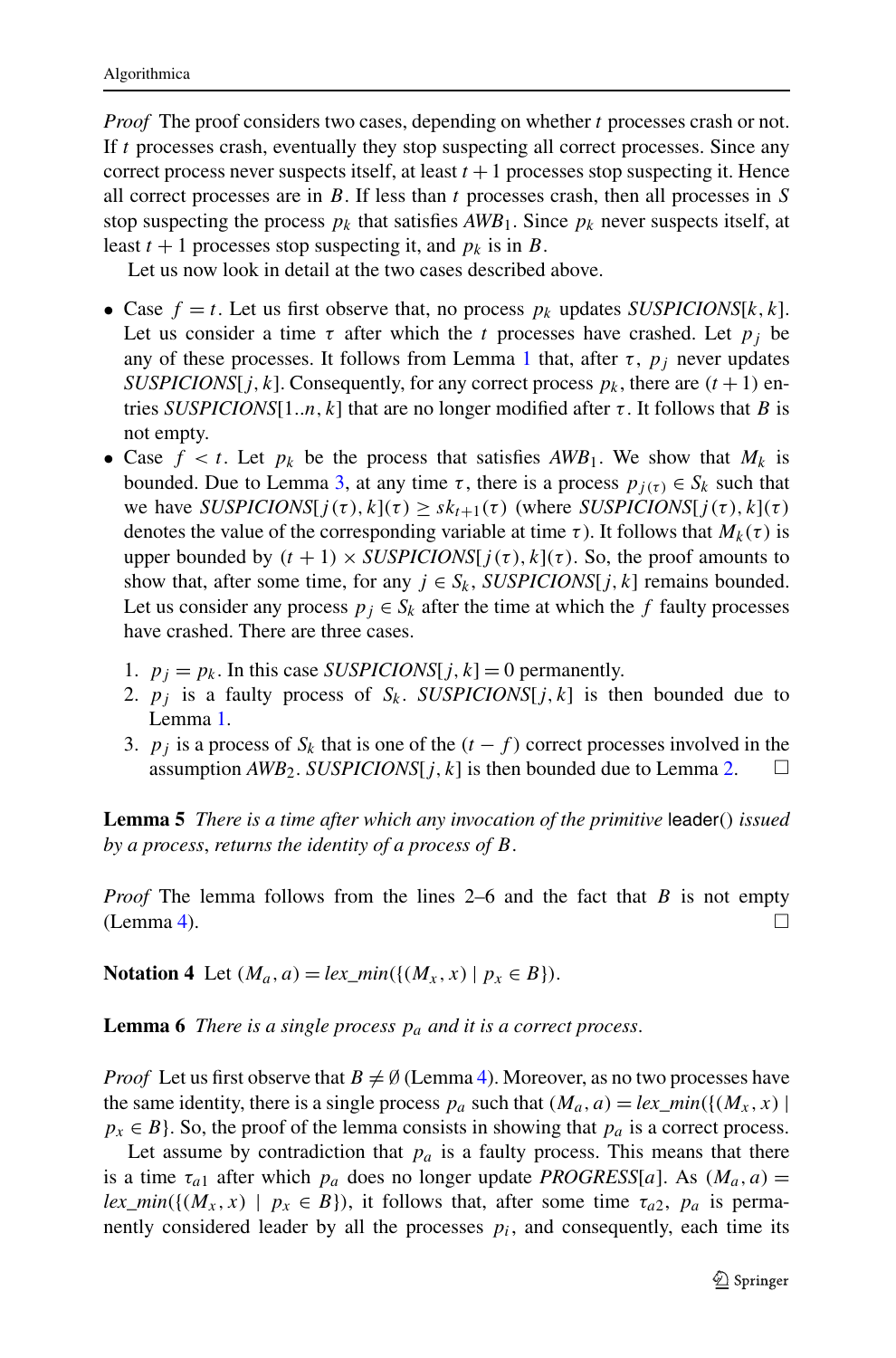<span id="page-17-0"></span>timer expires,  $p_i$  is such that  $k = a$  (line 16). Let  $\tau \ge \max(\tau_{a1}, \tau_{a2})$ . After  $\tau$ , there is at least one correct process  $p_i$  that, each time it executes line 19 is such that  $(k = a) \wedge (i \in \text{witness } k_i)$  (that correct process is not necessarily always the same). Moreover, as *PROGRESS*[*a*] remains constant, we then always have *PROGRESS*[ $a$ ] =  $last_i[k]$ . Consequently, infinitely often one of the  $(t + 1)$  smallest entries of *SUSPICIONS*[1*..n,a*] is increased, contradicting the fact that *Ma* is bounded.  $\Box$ 

**Theorem 1** *There is a time after which all the invocations* leader*() return the identity of the same correct process*.

*Proof* It follows from Lemma [5](#page-16-0) that, after some finite time, all the leader*()* invocations return the identity of a process of *B*. It follows from lines 2–6 that this identity is the identity *a* defined in Notation [4](#page-16-0). Lemma [6](#page-16-0) has shown that  $p_a$  is a correct  $\Box$ 

**Theorem 2** *The protocol is write-optimal* (*i*.*e*., *after some time a single process writes the shared memory*). *Moreover*, *be the execution finite or infinite*, *all variables*, *but one entry of PROGRESS*, *are bounded*.

*Proof* The intuition of the proof is the following. From Theorem 1, a leader is eventually elected. From then on, only the leader updates its entry of *PROGRESS*. Furthermore, eventually the witnesses of the leader do not change and they do not suspect the leader anymore. Since only the entries of the witnesses with respect to the leader can be changed, eventually no entry in *SUSPICIONS*[1*..n,* 1*..n*] changes anymore.

Let us now describe the proof in detail. Let us first consider the array *SUSPICIONS*[1*.n,* 1*.n*]. Let  $\tau$  be the time from which an eventual common leader *p*<sub>l</sub> is elected. Due to Theorem 1 such a time  $\tau$  does exist. After time  $\tau$  we have the following.

- As, after  $\tau$ , any invocation of leader() at line 16 by a process  $p_i$  returns always  $\ell$ , we conclude that  $\forall i$ ,  $\forall j \neq \ell$ , *SUSPICIONS*[*i*, *j*] is never updated after  $\tau$  (line 24).
- Let  $\tau'$  be the time from which we have  $M_\ell(\tau') = M_\ell$ , and  $\tau'' = \max(\tau, \tau')$ . We now show that no process  $p_i$  increases *SUSPICIONS* $[i, \ell]$  more than once after *τ*<sup>"</sup>, which implies that eventually *SUSPICIONS*[*i*,  $\ell$ ] is not updated anymore.

Let us consider process  $p_i$  that evaluates the predicate of line 19 after  $\tau''$ . We then have  $k = \ell$ .

- The predicate is true. In that case, the sub-predicate *i* ∈ *witness*\_*ki* is also true. This means that if  $p_i$  increased *SUSPICIONS*[*i*,  $\ell$ ], either  $M_{\ell}$  would be increased or not. The first case contradicts the definition of  $M_{\ell}$  (namely,  $M_{\ell} = \max({M_{\ell}(\tau)_{\tau>0}})$ . On the other hand, if  $M_{\ell}$  is not increased, then this implies that  $p_i$  stops being a witness of  $p_\ell$ . Therefore, in all further evaluations of line 19 by  $p_i$  the predicate will be false.
- The predicate is false. In that case, it follows directly from the text of the protocol that the shared variable *SUSPICIONS* $[i, \ell]$  is not updated.

Let us now consider any shared variable *PROGRESS*[*i*],  $1 \le i \ne \ell \le n$ . This variable is updated at line 11. After  $p_\ell$  has been elected, the predicate leader() = *i* is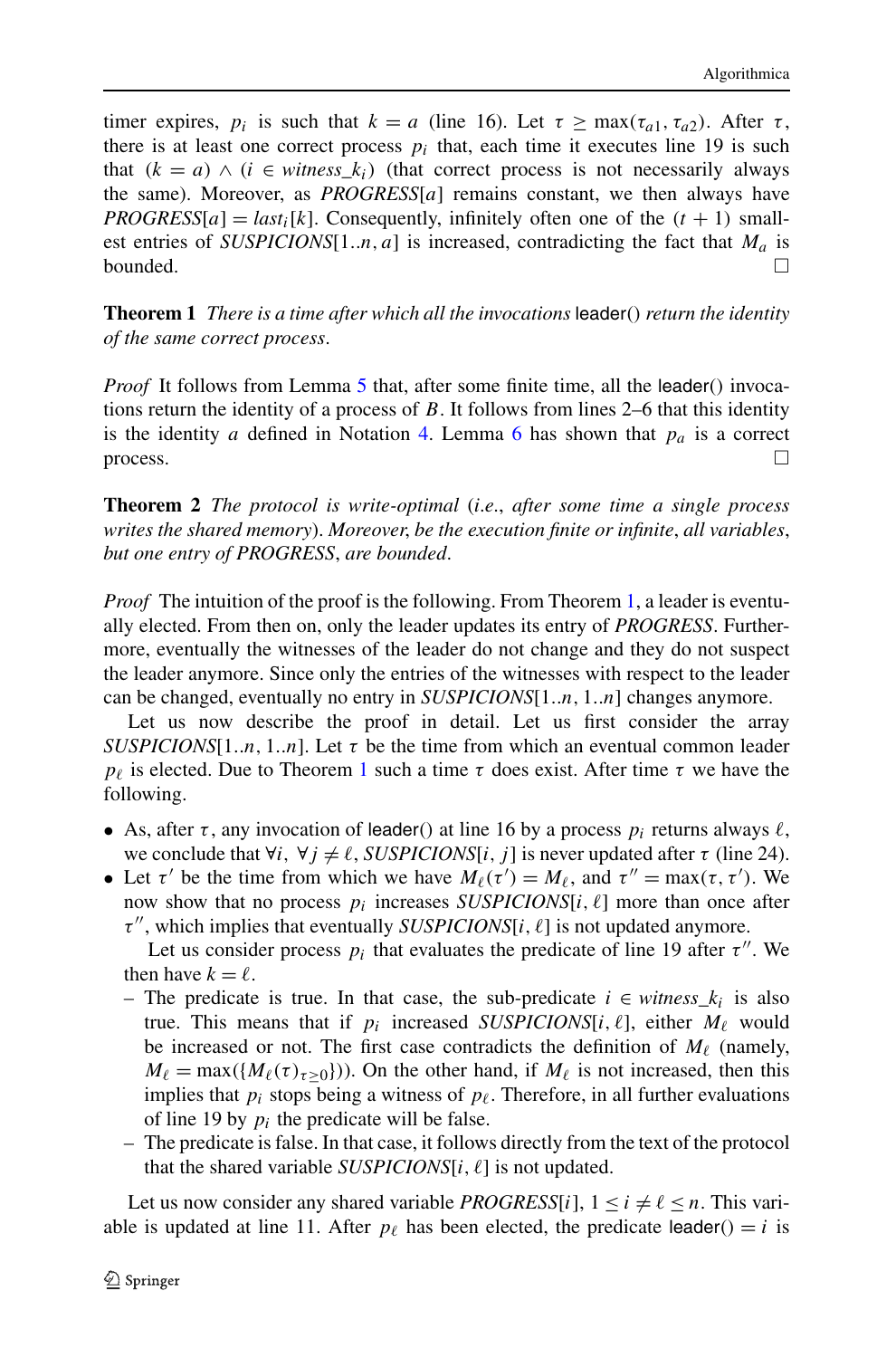<span id="page-18-0"></span>always false. Moreover, as we have seen previously, there is a time  $\tau'$  after which no variable *SUSPICIONS*[*x,y*] is updated. It follows that, after *τ* , the predicate  $susp\_count_i \neq prev\_susp\_count_i$  is always false. It follows that, there is a time after which no *PROGRESS*[*i*] variable,  $1 \le i \ne \ell \le n$ , can be updated; which concludes the proof of the theorem.

The following corollary is an immediate consequence of Theorem [2](#page-17-0) and line 28 of Fig. [2.](#page-11-0)

#### **Corollary 1** *Be the execution finite or infinite*, *all the timeout values remain bounded*.

*On the Process that is Elected* The proof of the protocol relies on the assumption  $AWB<sub>1</sub>$  to guarantee that at least one correct process can be elected (i.e., the set *B* is not empty, Lemma [4](#page-15-0), and its smallest pair  $(M_a, a)$  is such that  $p_a$  is a correct process, Lemma [6\)](#page-16-0). This does not mean that the elected process is a process that satisfies the assumption *AWB*1. There are cases where it can be another process.

To see when this can happen, let us consider two correct processes  $p_i$  and  $p_j$  such that  $p_i$  does not satisfy  $AWB_2$  (its timer is never well-behaved) and  $p_j$  does not satisfy *AWB*<sup>1</sup> (it never behaves synchronously). (A re-reading of the statement of Lemma [2](#page-13-0) will make the following description easier to understand.) Despite the fact that  $(1)$  $p_i$  is not synchronous with respect to a process that satisfies  $AWB_1$ , and can consequently suspects these processes infinitely often, and (2)  $p_j$  is not synchronous with respect to a process that satisfy  $AWB_2$  (and can consequently be suspected infinitely often by such processes), it is still possible that  $p_i$  and  $p_j$  behave synchronously one with respect to the other in such a way that  $p_i$  never suspects  $p_i$ . If this happens *SUSPICIONS* $[i, j]$  remains bounded, and it is possible that the value  $M_j$  not only remains bounded, but becomes the smallest value in the set  $B$ . It this occurs,  $p_j$  is elected as the common leader.

Of course, there are runs in which the previous scenario does not occur. That is why the protocol has to rely on  $AWB_1$  in order to guarantee that the set *B* be never empty.

#### 3.5 Optimality Results

Let A be a protocol that implements  $\Omega$  in  $\mathcal{AS}_{n,t}[AWB]$ . We have the following lower bounds. These bounds are "matching" lower bounds. The intuition that underlies them is simple. The first lower bound (Lemma 7) states that the leader has to write forever the shared memory (this is required for the other processes not to suspect it). The second lower bound (Lemma [8](#page-19-0)) states that a process has to read the shared memory to perceive the progress of the leader (in order not to suspect it).

**Lemma 7** Let R be any run of A with less than t faulty processes and let  $p_{\ell}$  be the *leader chosen in R*. *Then p must write forever in the shared memory in R*.

*Proof* Assume, by way of contradiction, that  $p_\ell$  stops writing in the shared memory in run *R* at time  $\tau$ . Consider another run *R'* of *A* in which all processes behave like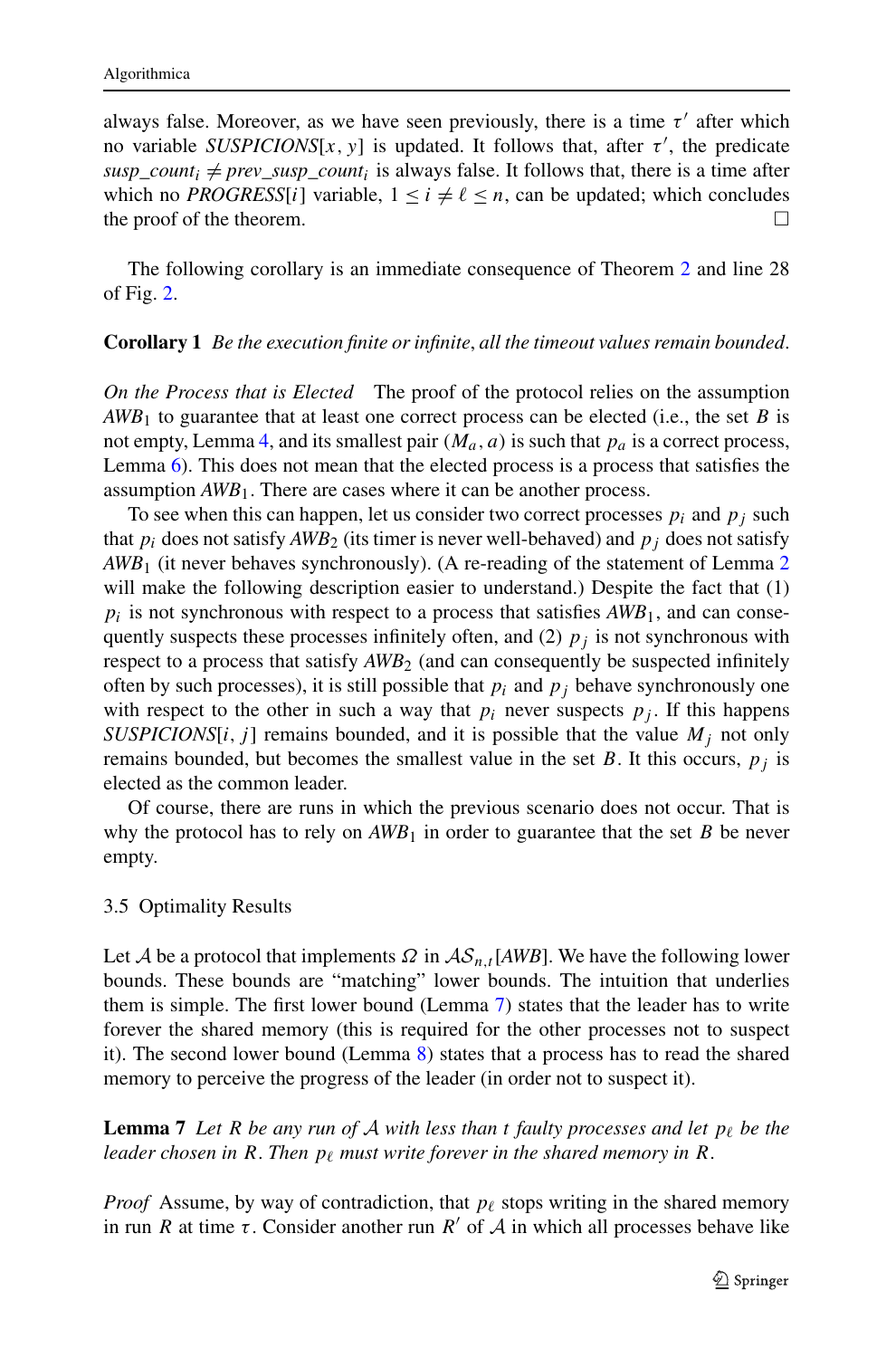<span id="page-19-0"></span>in *R* except  $p_\ell$ , which behaves exactly like in *R* until time  $\tau + 1$ , and crashes at that time. Since at most  $t$  processes crash in  $R'$ , by definition of  $A$ , eventually a leader must be elected. In fact, in  $R'$  all the processes except  $p_\ell$  behave exactly like in  $R$ and elect  $p_f$  as their (permanent) leader. These processes cannot distinguish  $R'$  from *R* and cannot detect the crash of  $p_\ell$ . Hence, in *R'* protocol *A* does not satisfy the Eventual Leadership property of  $Ω$ , which is a contradiction. Therefore,  $p_\ell$  cannot stop writing in the shared memory.

**Lemma 8** Let R be any run of A with less than t faulty processes and let  $p_f$  be the *leader chosen in R*. *Then every correct process*  $p_i$ ,  $i \neq \ell$ , *must read forever from the shared memory in R*.

*Proof* Assume, by way of contradiction, that a correct process  $p_i$  stops reading from the shared memory in run *R* at time  $\tau$ . Let  $\tau'$  be the time at which  $p_i$  chooses permanently  $p_{\ell}$  as leader. Consider another run  $R'$  of  $A$  in which  $p_{\ell}$  behaves exactly like in *R* until time max $(\tau, \tau') + 1$ , and crashes at that time. Since at most *t* processes crash in  $R'$ , by definition of  $A$ , a leader must be eventually elected. In  $R'$ , we make  $p_i$  to behave exactly like in *R*. As it stopped reading the shared memory at time  $\tau$ ,  $p_i$  cannot distinguish *R'* from *R* and cannot detect the crash of  $p_\ell$ . Hence in *R'*,  $p_i$  elects  $p_{\ell}$  as its (permanent) leader at time  $\tau'$ . Hence, in *R'* protocol *A* does not satisfy the Eventual Leadership property of *Ω*, which is a contradiction. Therefore, *pi* cannot stop reading from the shared memory.

The following theorem follows immediately from the previous lemmas.

**Theorem 3** *The protocol described in Fig*. [2](#page-11-0) *is optimal with respect to the number of processes that have to write the shared memory*. *It is quasi-optimal with respect to the number of processes that have to read the shared memory*.

The "quasi-optimality" comes from the fact that the protocol described in Fig. [2](#page-11-0) requires that each process (including the leader) reads forever the shared memory (all the processes have to read the array *SUSPICIONS*[1*..n,* 1*..n*]).

## **4 A** *t***-Resilient Protocol for** *ASn,t***[***AWB***] with Bounded Variables Only**

4.1 A Lower Bound Result

This section shows that any protocol that implements an eventual leader service *Ω* in  $AS_{n,t}[AWB]$  with only bounded memory has runs in which  $t + 1$  correct processes have to read and write forever the shared memory. As we will see, it follows from this lower bound that the protocol described in Fig. [4](#page-23-0) is optimal with respect to this criterion.

Let A be a protocol that implements  $\Omega$  in  $\mathcal{AS}_{n,t}[AWB]$  such that, in every run R of A, the number of shared memory bits used is bounded by a value  $S_R$  (which may depend on the run). This means that in any run there is a time after which no new memory positions are used, and each memory position has bounded number of bits.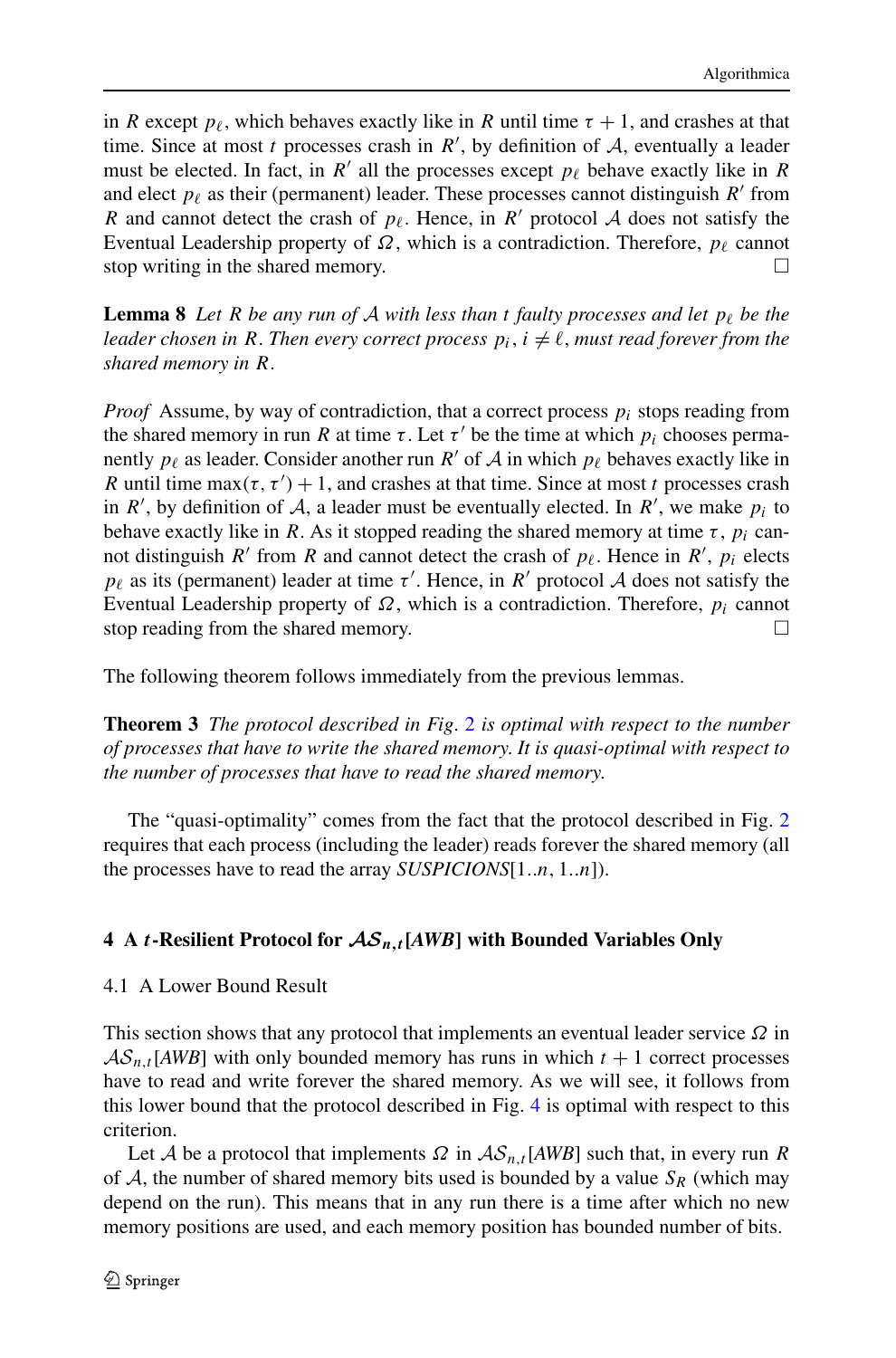<span id="page-20-0"></span>**Theorem 4** *The protocol* A *has runs in which at least t* + 1 *processes write forever in the shared memory*.

*Proof* The intuition that underlies this theorem and its proof is the following. If no more than *t* processes write forever, it is not possible to distinguish between these processes having crashed or being very slow. Then, we need at least one more process that writes in order to be able to eventually elect a common leader.

To prove the claim we construct a run  $R$  of  $\mathcal A$  such that:

- 1. *R* is fault free,
- 2. Process  $p_1$  is synchronous while the rest of processes are asynchronous, and
- 3. There is an infinite sequence of times  $\tau_0 < \tau_1 < \tau_2 < \ldots$  such that,  $\forall i > 0$ , in the interval  $(\tau_{i-1}, \tau_i)$  some process changes its leader or at least  $t + 1$  processes write in the shared memory.

Clearly, since a leader must be eventually elected in *R* and the number of processes is finite, due to Item 3, there is a set of at least  $t + 1$  processes that write in the shared memory forever.

For simplicity, let us define  $\tau_0 = 0$ . This will be the base case. Then, for  $i > 0$  let us assume *R* is already constructed up to time  $\tau_{i-1}$ . We construct now interval  $(\tau_{i-1}, \tau_i]$ . This interval is constructed differently depending on which of the following two cases occurs.

- If at time  $\tau_{i-1}$  the leader of some process  $p_i$  is an asynchronous process  $p_k$  (i.e.,  $k \neq 1$ ), we first consider a run  $R_i$  that behaves exactly like  $R$  up to time  $\tau_{i-1}$ . Then, after that time all processes advance synchronously (e.g., one step per time unit), except  $p_k$  which crashes at time  $\tau_{i-1}$  + 1. By Eventual Leadership, there is a time  $\tau > \tau_{i-1}$  in  $R_i$  at which no process considers  $p_k$  as its leader. Then, let us define  $\tau_i = \tau + 1$  and make *R* to behave in the interval  $(\tau_{i-1}, \tau_i]$  as follows. All processes except  $p_k$  behave in this interval exactly like in the interval  $(\tau_{i-1}, \tau_i)$  of  $R_i$ . Process *p<sub>k</sub>* does not crash, but is stopped at time  $\tau_{i-1} + 1$  and does not execute any step until the end of the interval. This behavior is possible since  $p_k$  is asynchronous. Then, we have that in the interval  $(\tau_{i-1}, \tau_i]$  some process changed its leader. This ends the first case.
- The second case occurs when at time  $\tau_{i-1}$  in *R* the leader of all processes is the synchronous process  $p_1$ . As before we now consider an auxiliary run  $R_i$  that behaves exactly like *R* up to time  $\tau_{i-1}$ . After that time all processes advance synchronously (e.g., one step per time unit) in  $R_i$ . If some process  $p_i$  changes its leader in  $R_i$  at some time  $\tau > \tau_{i-1}$ , then we define  $\tau_i = \tau + 1$  and make the interval  $(\tau_{i-1}, \tau_i]$  of *R* behave exactly as interval  $(\tau_{i-1}, \tau_i)$  of  $R_i$ .

Otherwise, if no process changes its leader in  $R_i$  after  $\tau_{i-1}$ , we have from Lemma [7](#page-18-0) that  $p_1$  writes in the shared memory forever. Let us assume by way of contradiction that there is a time  $\tau > \tau_{i-1}$  after which at most  $t-1$  other processes write forever in the shared memory in  $R_i$ . Since the shared memory is bounded, some state (understood as the value of all its bits) *S* of the shared memory must occur infinitely often in  $R_i$  after  $\tau$ . (First line in Fig. [3](#page-21-0) where the state *S* is represented by an area with stripes.)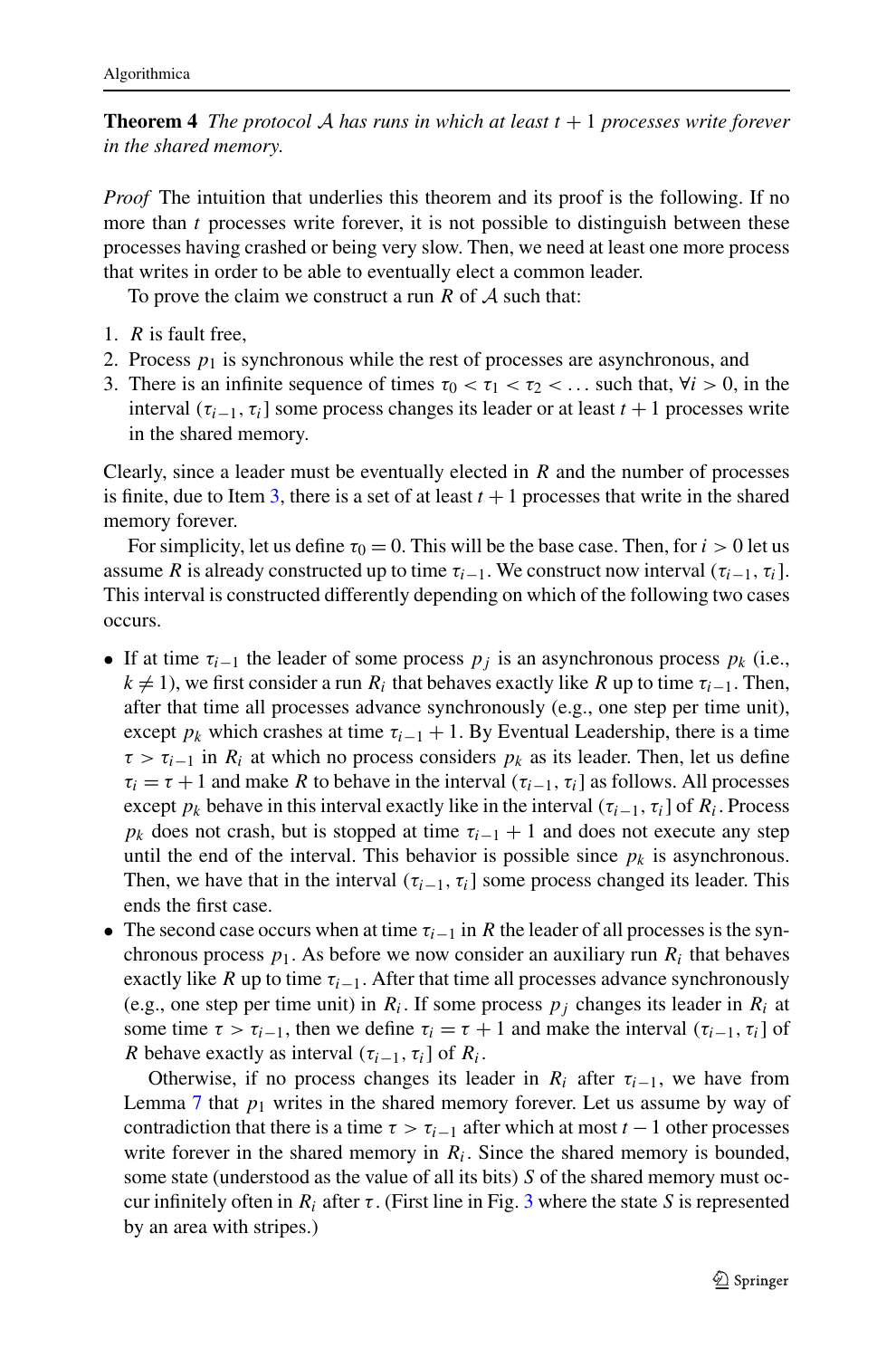<span id="page-21-0"></span>

**Fig. 3** Illustrating the runs  $R_i$ ,  $R'_i$  and  $R''_i$ 

Let us consider now a run  $R'_i$  which behaves exactly like  $R_i$  up to time  $\tau' > \tau$  at which the shared memory is in state  $S$  (second line in Fig. 3). Then, at that time the (up to *t*) processes that were writing in the shared memory (including  $p_1$ ) crash in  $R'_i$ . The rest of the processes advance synchronously (and hence the  $AWB_1$  assumption holds in  $R'_i$ ) until the smallest time  $\tau'' > \tau'$  at which some process changes its leader or some process writes in the shared memory. This must eventually occur by Eventual Leadership, since the leader of all the processes at time  $\tau'$  has crashed in  $R'_i$ . Note that in the interval  $(\tau', \tau'')$  all read operations find the shared memory in state *S*.

Consider now another run  $R_i''$  in which the up to *t* processes (including  $p_1$ ) that write forever in  $R_i$  behave like they do in that run, while the rest of processes (let us denote this set of processes by *L*) behave like in  $R_i$  up to time  $\tau'$  (last line in Fig. 3.) After  $\tau'$ , the processes in *L* are delayed (note that they are all asynchronous) so that every time they read form the shared memory they find it in state *S* (see Fig. 3). From the behavior of the processes in  $L$  in run  $R'_i$  and the fact that they cannot distinguish run *R''* from run *R'*<sub>i</sub>, we have that there is a time  $\tau''' > \tau'$  at which some process in  $\tilde{L}$  changes its leader or writes in the shared memory in run  $R_i''$ . Then, we define  $\tau_i = \tau'' + 1$  and make interval  $(\tau_{i-1}, \tau_i]$  of *R* behave exactly like that interval in  $R_i''$ .

Figure 3 summarizes the previous reasoning. In the first run  $R_i$ , after  $\tau$ , only  $t$ processes write forever. The same state *S* (depicted by the area with stripes) occurs repeatedly forever. In the run  $R'_i$ , these *t* processes crash in state *S* (they crash at the time marked with a cross). The read operations from the other processes are indicated with black dots. In the run  $R_i''$ , the same processes as in  $R_i'$  read while the system in the state  $S$ .

#### 4.2 A Protocol with Only Bounded Variables

*Principles and Description* As already indicated, we are interested here in a protocol whose variables are all bounded. To attain this goal, we use a hand-shaking mechanism. More precisely, we replace the shared array *PROGRESS*[1*..n*] and all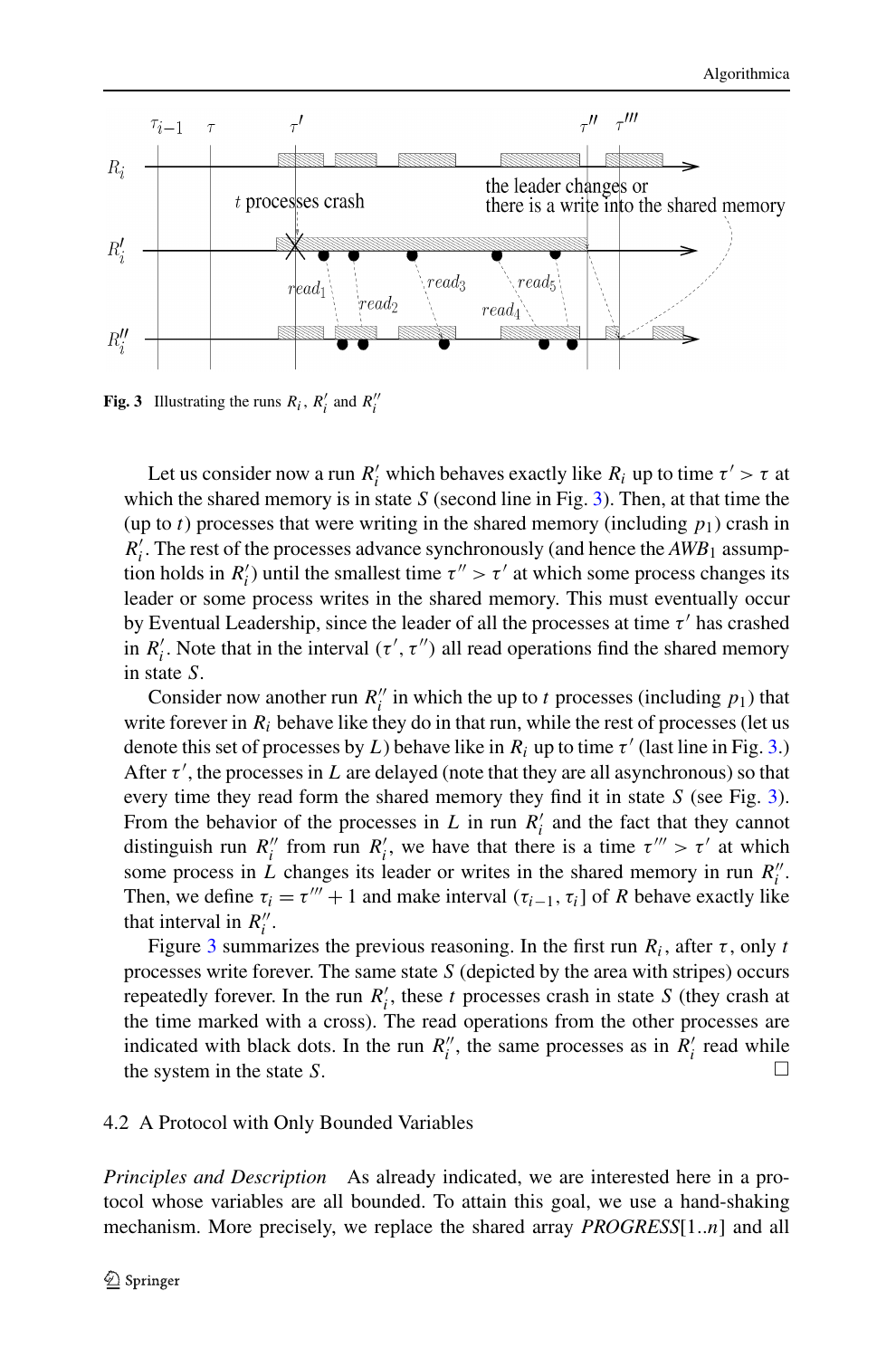the local arrays *last<sub>i</sub>*[1*.n*],  $1 \le i \le n$ , by two shared matrices of 1WMR boolean values, denoted *PROGRESS*[1*..n,* 1*..n*] and *LAST*[1*..n,* 1*..n*].

The hand-shaking mechanism works a follows. Given a pair of processes  $p_i$  and  $p_k$ , *PROGRESS* $[i, k]$  and *LAST* $[i, k]$  are used by these processes to send signals to each other. More precisely, to signal  $p_k$  that it is alive,  $p_i$  sets *PROGRESS* $[i, k]$  equal to  $\neg$ *LAST*[*i, k*]. In the other direction,  $p_k$  indicates that it has seen this "signal" by canceling it, namely, it resets  $LAST[i, k]$  equal to *PROGRESS* $[i, k]$ . So,  $p_i$  writes *PROGRESS* $[i, k]$  and *LAST* $[k, i]$ , while  $p_k$  reads them. It follows from the essence of the hand-shaking mechanism that both  $p_i$  and  $p_k$  have to write shared variables, but as shown by Corollary [2](#page-24-0) below, this is the price that has to be paid to have bounded shared variables.

Using this simple technique, we obtain the protocol described in Fig. [4](#page-23-0). Let us recall that  $p_i$  is the owner of *PROGRESS* $[i, k]$  and *LAST* $[k, i]$ ,  $1 \le k \le n$ , i.e., it is the only process that can write them. So,  $p_i$  manages two additional local arrays *progressi*[1*..n*] and *last*<sub>*i*</sub>[1*..n*], such that *progress*<sup>[k]</sup> is a local copy of *PROGRESS* $[i, k]$ , and  $last_i[k]$  is a local copy of *LAST* $[k, i]$ . (As in the first protocol, this allows saving shared memory accesses.)

In order to capture easily the parts that are new or modified with respect to the previous protocol, the line number of the new statements are suffixed with the letter R (so the line 11 of the previous protocol is replaced by six new lines 11.R1–11.R6, while each of the lines 20, 21 and 22 is replaced by a single line). This allows a better understanding of the common principles on which both protocols rely.

*Proof of Correctness* The statement of the Lemmas [1–](#page-13-0)[6,](#page-16-0) and Theorem [1](#page-17-0) are still valid when the shared array *PROGRESS*[1*..n*] is replaced by the shared matrices *PROGRESS*[1*..n,* 1*..n*] and *LAST*[1*..n,* 1*..n*]. As far as their proofs are concerned, the proofs of Lemma [1](#page-13-0), Lemma [3](#page-15-0), Lemma [4](#page-15-0), Lemma [5,](#page-16-0) Lemma [6,](#page-16-0) and Theorem [1](#page-17-0) are nearly verbatim the same.

The proofs of Lemma [2](#page-13-0) has to be slightly modified to suit the new context. Basically, it differs from its counterparts of Sect. [3.4](#page-13-0) in the way it establishes the property that, after some time, no correct process  $p_i$  misses an "alive" signal from a process that satisfies the assumption *AWB*1. (More specifically, the sentence "there is a time after which *PROGRESS*[*k*] does no longer increase" has to be replaced by the sentence "there is a time after which  $PROGRESS[k, i]$  remains forever equal to  $LAST[k,i]$ ".)

A reasoning similar to the one in the proof of Theorem [2](#page-17-0) shows that each variable *SUSPICIONS* $[j, k]$ ,  $1 \leq j, k \leq n$ , is bounded. Combined with the fact that the variables *PROGRESS* $[j, k]$  and *LAST* $[j, k]$  are boolean, we obtain the following theorem.

**Theorem 5** *All the variables used in the protocol described in Fig*. [4](#page-23-0) *are bounded*.

Concerning the variables that are updated, we have the following theorem.

**Theorem 6** Let  $p_{\ell}$  be the process elected as the eventual common leader in the *protocol described in Fig. [4](#page-23-0). There is a set of t processes*  $p_i$ ,  $i \neq \ell$ , such that eventu-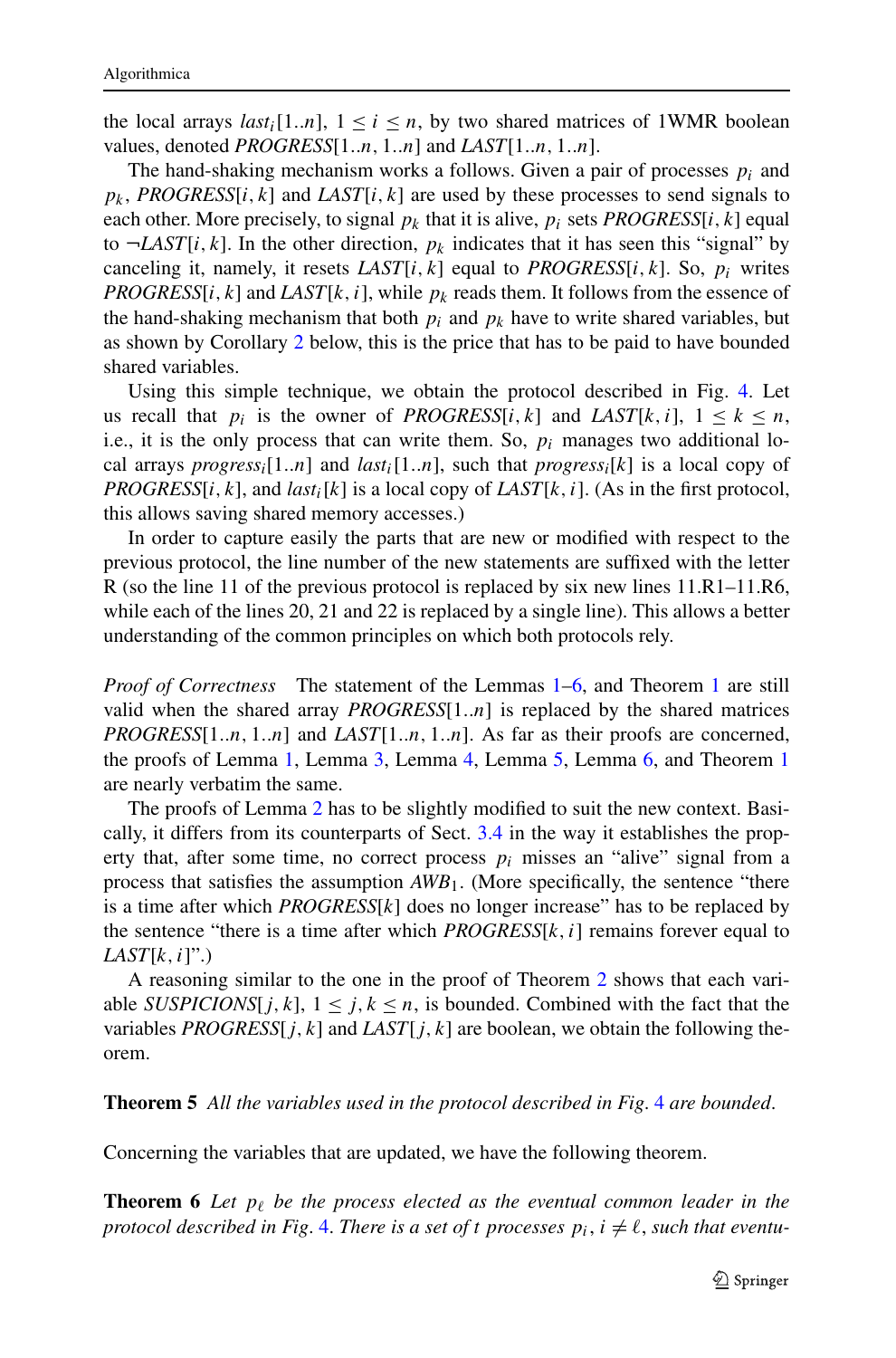```
task T 1:
(1) when leader() is invoked:
(2) for_each k ∈ {1,...,n} do
(3) let witness<sub>i</sub>[k] = set of (t + 1) process identities such that
                 ∀x ∈ witness<sub>i</sub>[k], ∀y ∉ witness<sub>i</sub>[k]: (SUBPICIONS[x, k], x) < (SUBPICIONS[y, k], y);(4) let susp_i[k] = \sum_{x \in witness_i[k]} SUSPICIONS[x, k]<br>(5) end for:
           end for:
(6) return(\ell) where \ell is such that (-, \ell) = lex\_min(\{(susp_i[k], k)\}_{1 \leq k \leq n})task T 2:
(7) repeat_forever
(8) let my\_witnesses_i = set of (t + 1) process identities such that
              ∀x ∈ my_witnessesi, ∀y /∈ my_witnessesi: (SUSPICIONS[x,i],x)
              < (SUSPICIONS[y,i],y);
(9) let susp_count<sub>i</sub> = \Sigma_{x \in mv} witnessesi SUSPICIONS[x, i];
(10)((\text{leader}(i) = i) \lor (\text{susp\_count}_i \neq \text{prev\_susp\_count}_i))(11.R1) then for_each k ∈ {1,...,n} do
(11.R2) last\_k_i \leftarrow LAST[i, k];<br>(11.R3) \qquad \qquad \textbf{if} = (progress_i[k]) = la;(11.R3) if = (progress_i[k] = last_k_i)<br>(11.R4) then progress<sub>i</sub>[k] \leftarrow \neg la
                           then progress_i[k] ← \neg last_k; PROGRESS[i, k] ← progress_i[k]<br>end_if
(11.R5)(11.R6) end_for
(12) end_if;
(13) prev_susp_count<sub>i</sub> \leftarrow susp_count<sub>i</sub>
(14) end_repeat
task T 3:
(15) when timeri expires:
(16) k \leftarrow leader();
(17) let witness k_i = set of (t + 1) process identities such that
                 ∀x ∈ witness_k_i, ∀y ∉ witness_k_i: (SUSPICIONS[x, k], x) < (SUSPICIONS[y, k], y);(18) let susp_k_i = \sum_{x \in witness_k} k_i SUSPICIONS[x, k];<br>(19) if ((k \neq i) \land (i \in witness_k) \land (k = prev_k | d_i) \land (i \neq j)i(f) if ((k \neq i) \land (i \in \text{witness\_}k_i) \land (k = \text{prev\_}ld_i) \land (susp\_k_i = \text{prev\_}susp_i)(20.R1) then progress_k_i \leftarrow PROGRESS[k, i];<br>(21.R1) if (progress_k \neq last_i[k])(21.R1) if (progress_k \neq last_i[k])<br>(22.R1) then last_i[k] \leftarrow progress(22.R1) then last_i[k] \leftarrow progress\_k_i; LAST[k, i] \leftarrow progress\_k_i<br>(23) else suspicions;[k] \leftarrow suspicions; [k] + 1;
(23) else \text{surpicions}_i[k] \leftarrow \text{surpicions}_i[k] + 1;<br>(24) \text{SUBPICIONS}[i, k] \leftarrow \text{surpicions}_i[k](24) SUSPICIONS[i, k] \leftarrow suspicious_i[k]<br>(25) end_if
                     end if
(26) end_if;
(27) prev\_ld_i \leftarrow k; prev\_susp_i \leftarrow susp\_k_i;<br>(28) timeout_i \leftarrow susp\_k_i; set timer_i \text{ to time}timeout_i \leftarrow \text{susp\_k_i}; set timer<sub>i</sub> to timeout<sub>i</sub>
```
**Fig. 4** *t*-resilient eventual leader election with all variables bounded (code for *pi*)

*ally the only variables that may be written are PROGRESS[* $\ell$ *, i] (written by*  $p_{\ell}$ *) and LAST* $[\ell, i]$  (*written by*  $p_i$ ).

*Proof* The intuition of the proof is similar to that of Theorem [2,](#page-17-0) but in this case the hand-shaking mechanism forces the witnesses  $p_i$  of the leader  $p_\ell$  to update their corresponding entries  $LAST[\ell,i]$ , and  $p_{\ell}$  to update the corresponding entries  $PROGRESS[I, i]$  (instead of *PROGRESS*[ $\ell$ ] as done in the algorithm in Fig. [2\)](#page-11-0). The following is a detailed proof.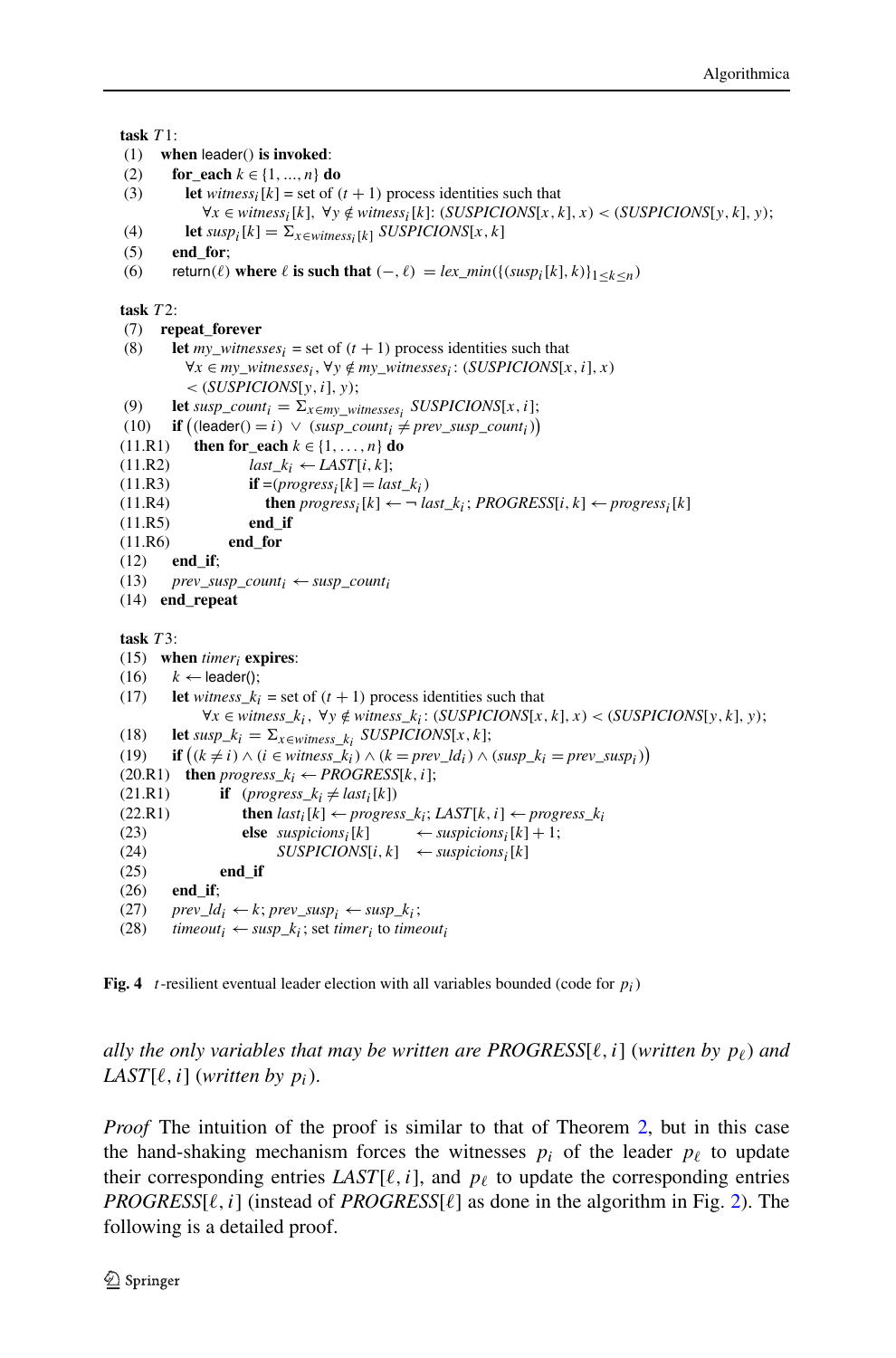<span id="page-24-0"></span>The proof that (1) there is a time after which the variables *SUSPICIONS*[*j,k*],  $1 \leq j, k \leq n$ , are no longer written, and the proof that (2) there is a time after which *PROGRESS*[ $x$ ,  $j$ ],  $1 \le x$ ,  $j \le n$ ,  $x \ne \ell$ , is no longer written, are the same as the proof done in Theorem [2](#page-17-0). Let us now consider any variable *LAST*[ $x$ ,  $y$ ],  $x \neq \ell$ . As, after  $p_\ell$  has been elected, no correct process  $p_x$ ,  $x \neq \ell$ , updates *PROGRESS*[*x*, *y*] (line 11.R3), it follows that there is a time after which the predicate  $LAST[x, y] =$ *PROGRESS*[ $x, y$ ] remains forever true for  $1 \le x, y \le n$  and  $x \ne \ell$ . Consequently, after a finite time, the test of line 21.R1 is always false for  $p_x$ ,  $x \neq \ell$ , and *LAST*[*x*, *y*] is no longer written.

The fact that *SUSPICIONS* $[j, k]$ ,  $1 \leq j, k \leq n$ , eventually never changes implies that the set of witnesses of  $p_\ell$  will eventually stabilize. A process  $p_x$  that is not in this set of *stable witnesses* of  $p_{\ell}$  eventually stops writing *LAST*[ $\ell$ ,  $x$ ], because the predicate at line 19 is always false. Once this has happened,  $p_{\ell}$  will eventually set *PROGRESS* $[\ell, x] = \neg \text{LAST}[\ell, x]$  (line 11.R4). After that, the predicate at line 11.R3 remains forever false and *PROGRESS* $[0, x]$  is no longer written. Additionally, note that  $p_{\ell}$  is always witness of itself, since initially *SUSPICIONS*[ $\ell$ ,  $\ell$ ] = 0, while *SUSPICIONS*[ $x, \ell$ ] = 1 for all  $x \neq \ell$ , and *SUSPICIONS*[ $\ell, \ell$ ] never increases (from the  $(k \neq i)$  sub-predicate at line 19). Note as well that *LAST*[ $\ell$ ,  $\ell$ ] is never modified (also from the  $(k \neq i)$  sub-predicate at line 19), and hence *PROGRESS*[ $\ell$ ,  $\ell$ ] eventually stops being written.

Hence, only the variables  $PROGRESS[\ell, x]$  and  $LAST[\ell, x]$  for the set of *t* processes  $p_x$ ,  $x \neq \ell$ , that are stable witnesses of  $p_\ell$  are written forever.

Finally, the next corollary follows directly from the above theorem and Theorem [4](#page-20-0).

**Corollary 2** *The protocol described in Fig*. [4](#page-23-0) *is optimal with respect to the number of processes that have to write the shared memory*.

## **5 Conclusion**

This paper has addressed the problem of electing an eventual leader in an asynchronous shared memory system. It has three main contributions.

- The first contribution is the statement of an assumption (a property denoted *AWB*) that allows electing a leader in the shared memory asynchronous systems that satisfy that assumption. This assumption requires that after some time (1) there is a process whose write accesses to some shared variables are timely, and (2) the other processes have asymptotically well-behaved timers. The notion of asymptotically well-behaved timer is weaker than the usual timer notion (where the timer durations have to monotonically increase when the values to which they are set increase). This means that *AWB* is a particularly weak assumption.
- The second contribution is the design of two protocols that elect an eventual leader in any asynchronous shared memory system that satisfies the assumption *AWB*. In addition of being *t*-resilient (where *t* is the maximum number of processes allowed to crash), and being based only on one-writer/multi-readers atomic shared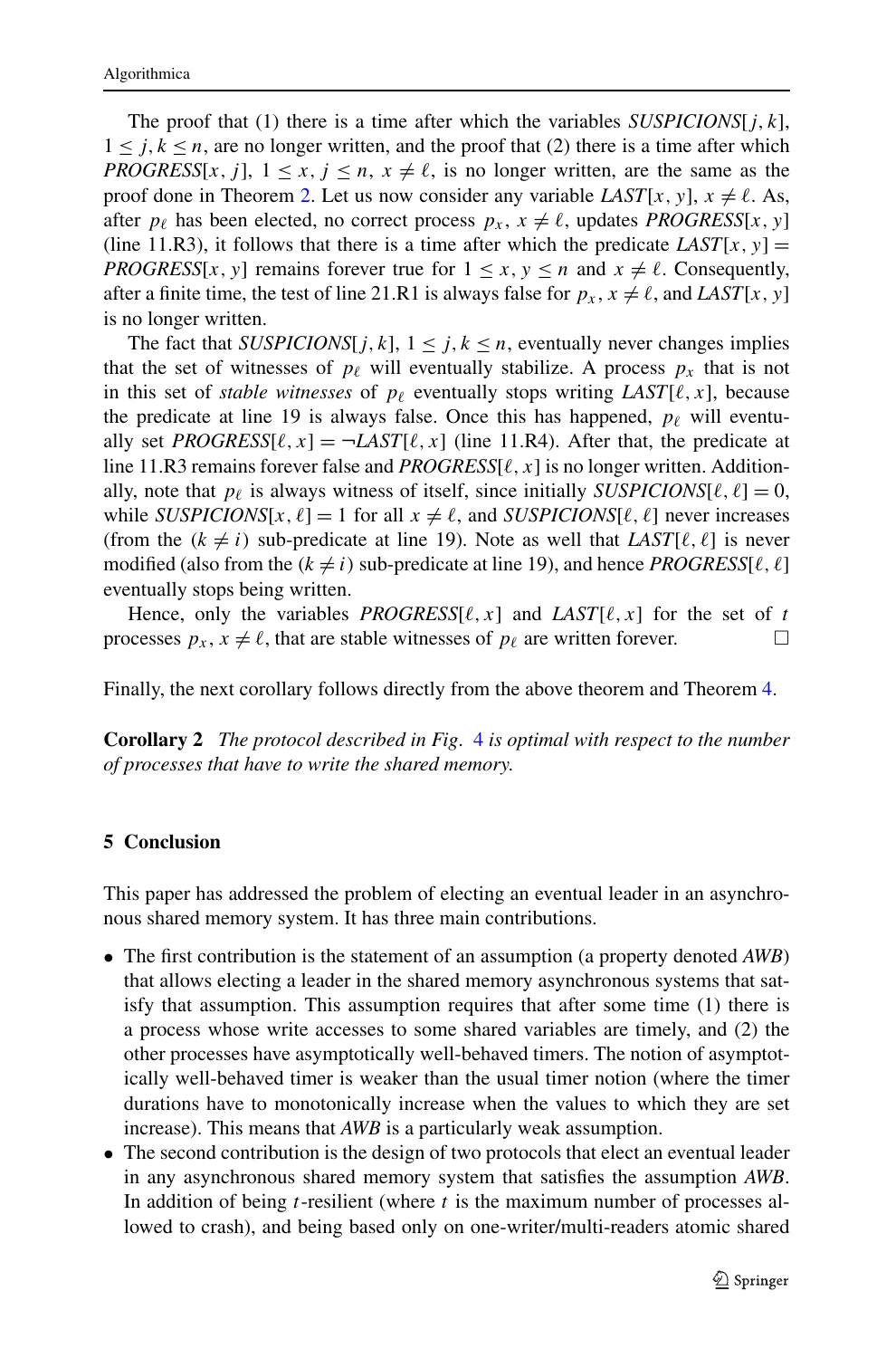<span id="page-25-0"></span>variables, these protocols enjoy noteworthy properties. The first protocol guarantees that (1) there is a (finite) time after which a single process writes forever the shared memory, and (2) all but one shared variables have a bounded domain. The second protocol uses (1) a bounded memory but (2) requires that  $t + 1$  processes forever write the shared memory.

• The third contribution shows that the previous tradeoff (bounded/unbounded memory vs number of processes that have to write) is inherent to the leader election problem in asynchronous shared memory systems equipped with *AWB*. It follows that both protocols are optimal, both with respect to the number of processes that have to forever write the shared memory, the second with respect to the boundedness of the memory.

Several questions remain open. One concerns the first protocol. Is it possible to design a leader protocol in which there is a time after which the eventual leader is not required to read the shared memory? Another question is the following: is the second protocol optimal with respect to the size of the control information (bit arrays) it uses to have a bounded memory implementation? Finally, a very interesting question (suggested by a referee) is the following one: are there synchrony assumptions that allow designing an algorithm using only a linear (wrt the number of processes *n*) number of shared variables (as they use a matrix *SUSPICIONS*[1*..n,* 1*..n*], the proposed algorithms require a quadratic number of shared variables)?

**Acknowledgements** We would like to thank the anonymous referees for their careful reading and valuable comments that helped us improve the content and the presentation of the paper.

#### **References**

- 1. Abraham, I., Chockler, G.V., Keidar, I., Malkhi, D.: Byzantine disk Paxos, optimal resilience with Byzantine shared memory. In: Proc. 23th ACM Symposium on Principles of Distributed Computing (PODC'04), pp. 226–235. ACM Press, New York (2004)
- 2. Aguilera, M.K., Delporte-Gallet, C., Fauconnier, H., Toueg, S.: On implementing omega with weak reliability and synchrony assumptions. In: Proc. 22th ACM Symposium on Principles of Distributed Computing (PODC'03), pp. 306–314. ACM Press, New York (2003)
- 3. Aguilera, M.K., Delporte-Gallet, C., Fauconnier, H., Toueg, S.: Communication-efficient leader election and consensus with limited link synchrony. In: Proc. 23th ACM Symposium on Principles of Distributed Computing (PODC'04), pp. 328–337. ACM Press, New York (2004)
- 4. Aguilera, M.K., Englert, B., Gafni, E.: On using network attached disks as shared memory. In: Proc. 21th ACM Symposium on Principles of Distributed Computing (PODC'03), pp. 315–324. ACM Press, New York (2003)
- 5. Chandra, T.D., Toueg, S.: Unreliable failure detectors for reliable distributed systems. J. ACM **43**(2), 225–267 (1996)
- 6. Chandra, T.D., Hadzilacos, V., Toueg, S.: The weakest failure detector for solving consensus. J. ACM **43**(4), 685–722 (1996)
- 7. Dwork, C., Lynch, N., Stockmeyer, L.: Consensus in the presence of partial synchrony. J. ACM **35**(2), 288–323 (1988)
- 8. Fernández, A., Jiménez, E., Raynal, M.: Electing an eventual leader in an asynchronous shared memory system. In: Proc. 37th International IEEE Conference on Dependable Systems and Networks (DSN'07), pp. 399–408. IEEE Computer Society Press, Los Alamitos (2007)
- 9. Gafni, E., Lamport, L.: Disk Paxos. Distrib. Comput. **16**(1), 1–20 (2003)
- 10. Gibson, G.A., Nagle, D., Amiri, K., Butler, J., Chang, F.W., Gobioff, H., Hardin, C., Riedel, E., Rochberg, D., Zelenka, J.: A cost-effective high-bandwidth storage architecture. In: Proc. 8th International Conference on Architectural Support for Programming Languages and Operating Systems (ASPLOS'98), pp. 92–103. ACM Press, New York (1998)